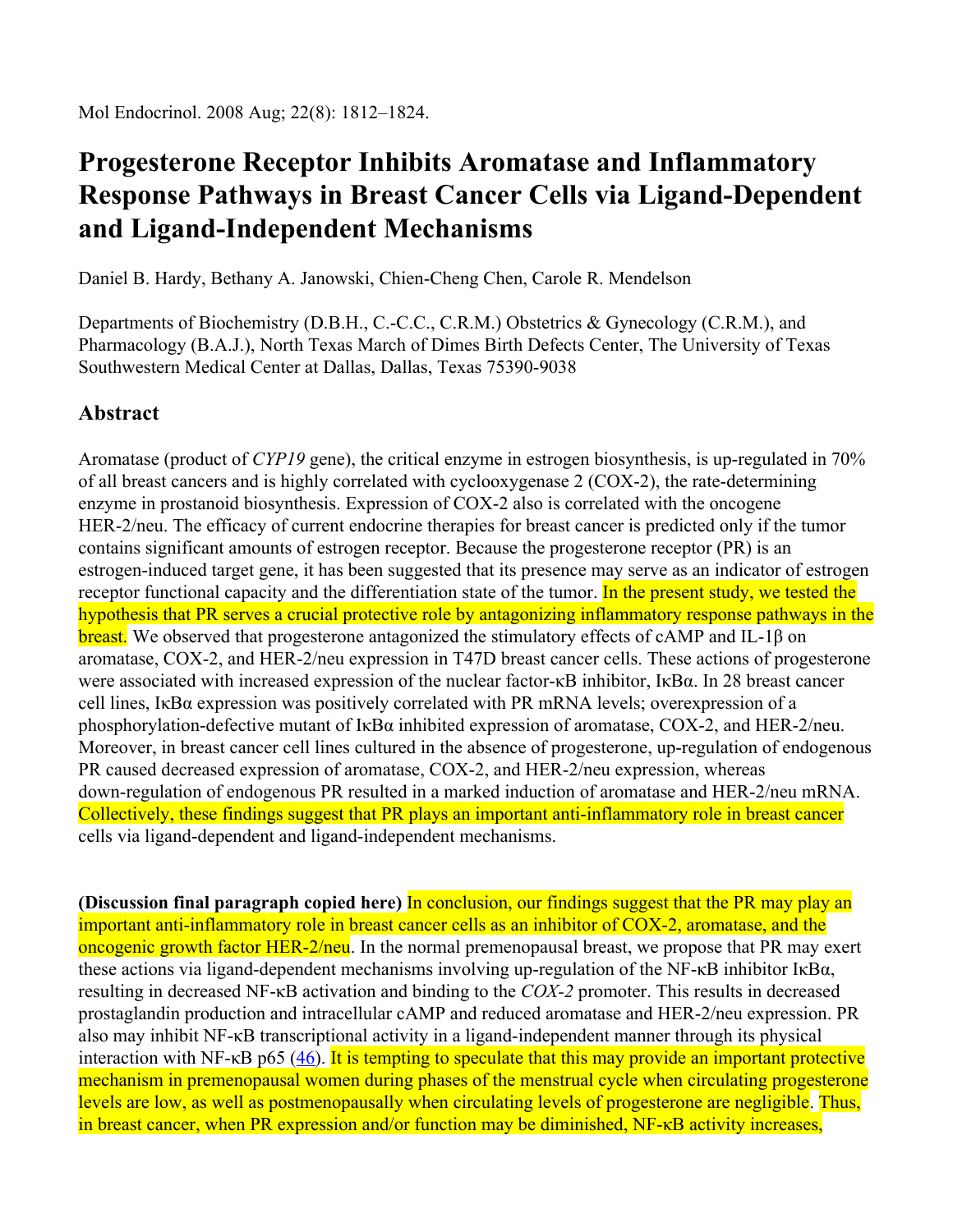culminating in enhanced expression of these proinflammatory genes and, ultimately, in increased local estrogen production with enhanced tumor growth and progression. Our findings further suggest that measures to up-regulate endogenous PR expression in the absence of ligand may serve as an important therapeutic modality for preventing breast tumor progression.

THERE IS COMPELLING evidence that estrogen acting through its receptors, estrogen receptor  $(ER)\alpha$ and ERβ, plays a predominant role in development and growth of breast cancer. Estrogen synthesis from  $C_{19}$ -steroids is catalyzed by aromatase, an enzyme complex that comprises aromatase P450 (product of the *CYP19* gene) and reduced nicotinamide adenine dinucleotide-cytochrome P450 reductase ([1\)](https://www.ncbi.nlm.nih.gov/pmc/articles/PMC2725768/?report=printable#B1). Aromatase, the key regulatory enzyme in estrogen biosynthesis [\(2](https://www.ncbi.nlm.nih.gov/pmc/articles/PMC2725768/?report=printable#B2)), is up-regulated in 70% of all human breast cancers [\(3](https://www.ncbi.nlm.nih.gov/pmc/articles/PMC2725768/?report=printable#B3)) and is expressed both in tumor and in adjacent adipose stromal and endothelial cells ([3](https://www.ncbi.nlm.nih.gov/pmc/articles/PMC2725768/?report=printable#B3)). Thus, induction of aromatase within and surrounding the breast tumor can result in high local levels of estrogen production that stimulate tumor growth.

*CYP19* expression in human estrogen-producing tissues and in breast cancer is controlled by unique promoters that lie upstream of tissue-specific first exons ([4\)](https://www.ncbi.nlm.nih.gov/pmc/articles/PMC2725768/?report=printable#B4). These first exons are alternatively spliced onto a common site just upstream of the translation initiation codon in *exon II*. Whereas the aromatase mRNAs in these different tissues have unique 5′-untranslated regions, the sequences encoding the aromatase protein are identical. In human breast tumors and surrounding adipose stromal cells, aromatase is up-regulated via switching from the weak adipose-specific promoter (*I.4*) to the strong ovarian (*IIa*) ([5\)](https://www.ncbi.nlm.nih.gov/pmc/articles/PMC2725768/?report=printable#B5) and so-called "breast cancer" (*I.3*) [\(6](https://www.ncbi.nlm.nih.gov/pmc/articles/PMC2725768/?report=printable#B6)) promoters. *Promoter I.3* lies just upstream of *promoter IIa*; consequently, both share important regulatory elements. Switching from *promoter I.4* to *promoters IIa* and *I.3* is likely mediated by induction of cyclooxygenase 2 (COX-2) in the breast tumor  $(\frac{3}{2}, \frac{7}{2})$  (see below), resulting in increased prostaglandin  $E_2$  (PGE<sub>2</sub>) synthesis by breast tumor epithelial cells and infiltrating macrophages  $(5)$  $(5)$  $(5)$ .

Breast tumor progression is promoted by activation of proliferative and inflammatory response pathways. Notably, the inflammatory transcription factor nuclear factor κB (NF-κB) appears to play an important role in normal mammary gland development and in breast carcinogenesis. Increased levels of IκB kinase activity and nuclear NF-κB and NF-κB DNA-binding activity have been observed in human breast cancer cell lines and in breast cancer specimens (see Ref. [8](https://www.ncbi.nlm.nih.gov/pmc/articles/PMC2725768/?report=printable#B8) for review). NF-κB is a major transcriptional regulator of COX-2, the rate-determining and highly regulated enzyme in prostanoid biosynthesis, which is overexpressed in breast cancer [\(9](https://www.ncbi.nlm.nih.gov/pmc/articles/PMC2725768/?report=printable#B9)). COX-2 up-regulation is associated with increased aromatase ([3\)](https://www.ncbi.nlm.nih.gov/pmc/articles/PMC2725768/?report=printable#B3) and enhanced expression of the tumorigenic marker, HER-2/neu [\(10](https://www.ncbi.nlm.nih.gov/pmc/articles/PMC2725768/?report=printable#B10)). Furthermore, overexpression of HER-2/neu in NIH-3T3 fibroblasts increased COX-2 and aromatase activity ([10](https://www.ncbi.nlm.nih.gov/pmc/articles/PMC2725768/?report=printable#B10)). The finding that COX-2 inhibition blocked HER-2/neu induction of aromatase suggests that prostanoids mediate this induction ([10\)](https://www.ncbi.nlm.nih.gov/pmc/articles/PMC2725768/?report=printable#B10). HER-2/neu and COX-2 appear to exist in a positive feedback loop, whereby HER-2/neu increases *COX-2* transcription, and elevated COX-2, via PGE<sub>2</sub>, induces *HER-2/neu* expression  $(11)$  $(11)$ .

It has long been appreciated that the presence of progesterone receptor (PR) in a breast tumor is an independent predictor for benefit from adjuvant endocrine therapy and of disease-free survival ([12,](https://www.ncbi.nlm.nih.gov/pmc/articles/PMC2725768/?report=printable#B12)[13,](https://www.ncbi.nlm.nih.gov/pmc/articles/PMC2725768/?report=printable#B13)[14\)](https://www.ncbi.nlm.nih.gov/pmc/articles/PMC2725768/?report=printable#B14). Breast tumors that are PR(−) have a much higher proliferation rate and are more likely to manifest increased expression of the tumorigenic prognostic indicators, HER-2/neu and epidermal growth factor receptor, than  $PR(+)$  tumors  $(15,16,17,18)$  $(15,16,17,18)$  $(15,16,17,18)$  $(15,16,17,18)$  $(15,16,17,18)$ . Because PR is an estrogen-induced target gene, it has been suggested that its presence serves as an indicator of ER functional capacity and differentiation status of the tumor ([19\)](https://www.ncbi.nlm.nih.gov/pmc/articles/PMC2725768/?report=printable#B19). However, we propose that PR may have independent protective actions that involve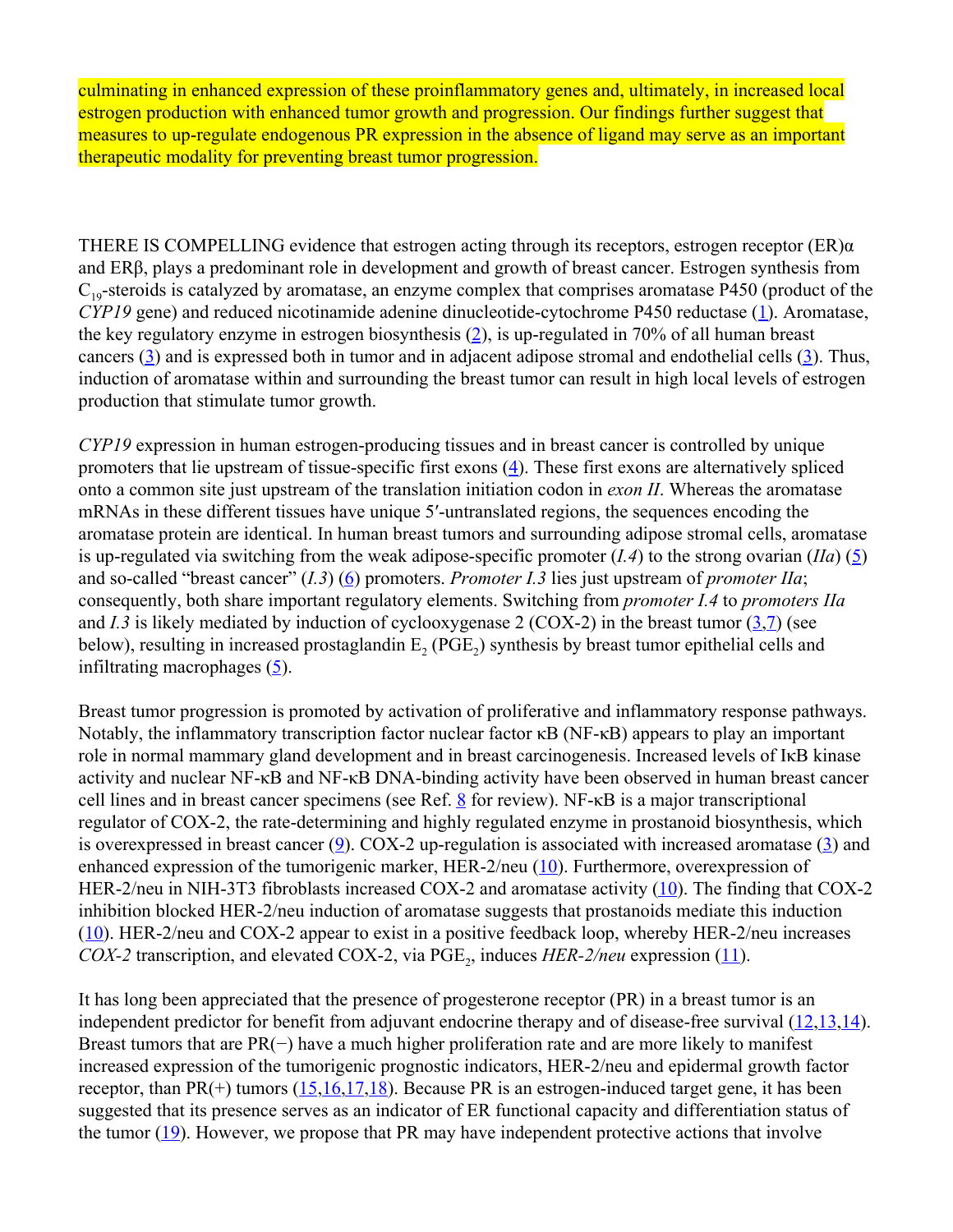antagonism of inflammatory response pathways. In recent studies, we observed that small interfering RNA (siRNA)-mediated knockdown of PR-A and PR-B in T47D breast cancer cells caused activation of NF-κB and a 30-fold induction of COX-2 mRNA ([20](https://www.ncbi.nlm.nih.gov/pmc/articles/PMC2725768/?report=printable#B20)). This was observed in the absence of exogenous progesterone, suggesting that PR exerts a ligand-independent action to inhibit NF-κB activation. Interestingly, we observed in cultured human myometrial cells that PR also acts in a progesterone-dependent manner to mediate increased expression of the NF-κB inhibitor, IκBα ([20](https://www.ncbi.nlm.nih.gov/pmc/articles/PMC2725768/?report=printable#B20)).

In the present study, we tested the hypothesis that PR acts in a ligand-dependent and -independent manner to inhibit NF-κB activation, thereby blocking inflammatory response pathways, expression of oncogenic growth factor receptors, and aromatase induction in breast cancer cells. We observed that progesterone treatment of breast cancer cells antagonized the stimulatory effects of cAMP and IL-1β on aromatase, HER-2/neu, and COX-2 expression. These actions were associated with increased expression of the NF-κB inhibitor, IκBα. In an analysis of 28 breast cancer cell lines, IκBα expression was found to be positively correlated with PR mRNA levels. An important role of IκBα as a PR target gene that plays a protective role in the breast was indicated by the finding that overexpression in breast cancer cells of a stable phosphorylation-defective IκBα mutant ([21\)](https://www.ncbi.nlm.nih.gov/pmc/articles/PMC2725768/?report=printable#B21) inhibited COX-2, aromatase, and HER-2/neu. Finally, in breast cancer cell lines cultured in the absence of progesterone, up-regulation of endogenous PR caused decreased expression of aromatase and COX-2 mRNA, whereas down-regulation of endogenous PR caused a marked induction of COX-2, aromatase, and HER-2/neu mRNA. These findings suggest that PR also acts in a ligand-independent manner to antagonize inflammatory response pathways and aromatase in the breast.

# **RESULTS**

# **Aromatase and HER-2/neu Induction by IL-1β or cAMP in Breast Cancer Cells Is Mediated by the Cyclooxygenase Pathway**

In this study, quantitative real-time RT-PCR (qRT-PCR) was used to analyze the effects of IL-1β (10 ng/ml) and dibutyryl cAMP (Bt,cAMP) (1 mm) and the role of the cyclooxygenase pathway on expression of aromatase and HER-2/neu in T47D cells after 24 h of culture in serum-free medium. As can be seen in Fig. 1A[1A,,](https://www.ncbi.nlm.nih.gov/pmc/articles/PMC2725768/figure/F1/) both IL-1 $\beta$  and Bt, cAMP caused a marked induction of aromatase mRNA in the T47D cells (see Table 1[1](https://www.ncbi.nlm.nih.gov/pmc/articles/PMC2725768/table/T1/) for primer sequences). As can be seen in the immunoblot in Fig. 1B[1B,](https://www.ncbi.nlm.nih.gov/pmc/articles/PMC2725768/figure/F1/), cAMP and IL-1β also had pronounced inductive effects on the levels of HER-2/neu protein (increased 3.5- and 3.1-fold, respectively, as compared with vehicle-treated cells). Because COX-2 inhibitors were previously reported to reduce basal levels of aromatase activity and expression in cultured breast cancer cells ([22](https://www.ncbi.nlm.nih.gov/pmc/articles/PMC2725768/?report=printable#B22)), we also determined whether the inductive effect of inflammatory cytokines on aromatase expression is mediated by stimulation of COX-2 and prostaglandin synthesis. To address this, T47D cells were cultured in the absence or presence of cAMP or IL-1β (10 ng/ml) with and without the cyclooxygenase inhibitor, indomethacin (10−6 m). As can be seen, whereas indomethacin alone had no effect on the basal levels of aromatase mRNA, cotreatment with indomethacin abrogated the stimulatory effect of IL-1β on aromatase expression (Fig. 1A[1A\).](https://www.ncbi.nlm.nih.gov/pmc/articles/PMC2725768/figure/F1/)). Similar inhibitory effects of indomethacin also were observed on cAMP (<0.1-fold relative to vehicle-treated cells) and IL-1β (0.3-fold relative to vehicle-treated cells) induction of HER-2/neu protein levels; however, no effect of indomethacin on COX-2 protein levels was observed (Fig. 1B[1B\).\)](https://www.ncbi.nlm.nih.gov/pmc/articles/PMC2725768/figure/F1/). The supposition that the inductive effect of IL-1β is mediated by increased synthesis of prostaglandins was further supported by the finding that treatment with  $PGE_2(10^{-8} \text{ m})$ , in the absence or presence of indomethacin, had a marked effect to stimulate aromatase expression (Fig. 1A[1A](https://www.ncbi.nlm.nih.gov/pmc/articles/PMC2725768/figure/F1/)).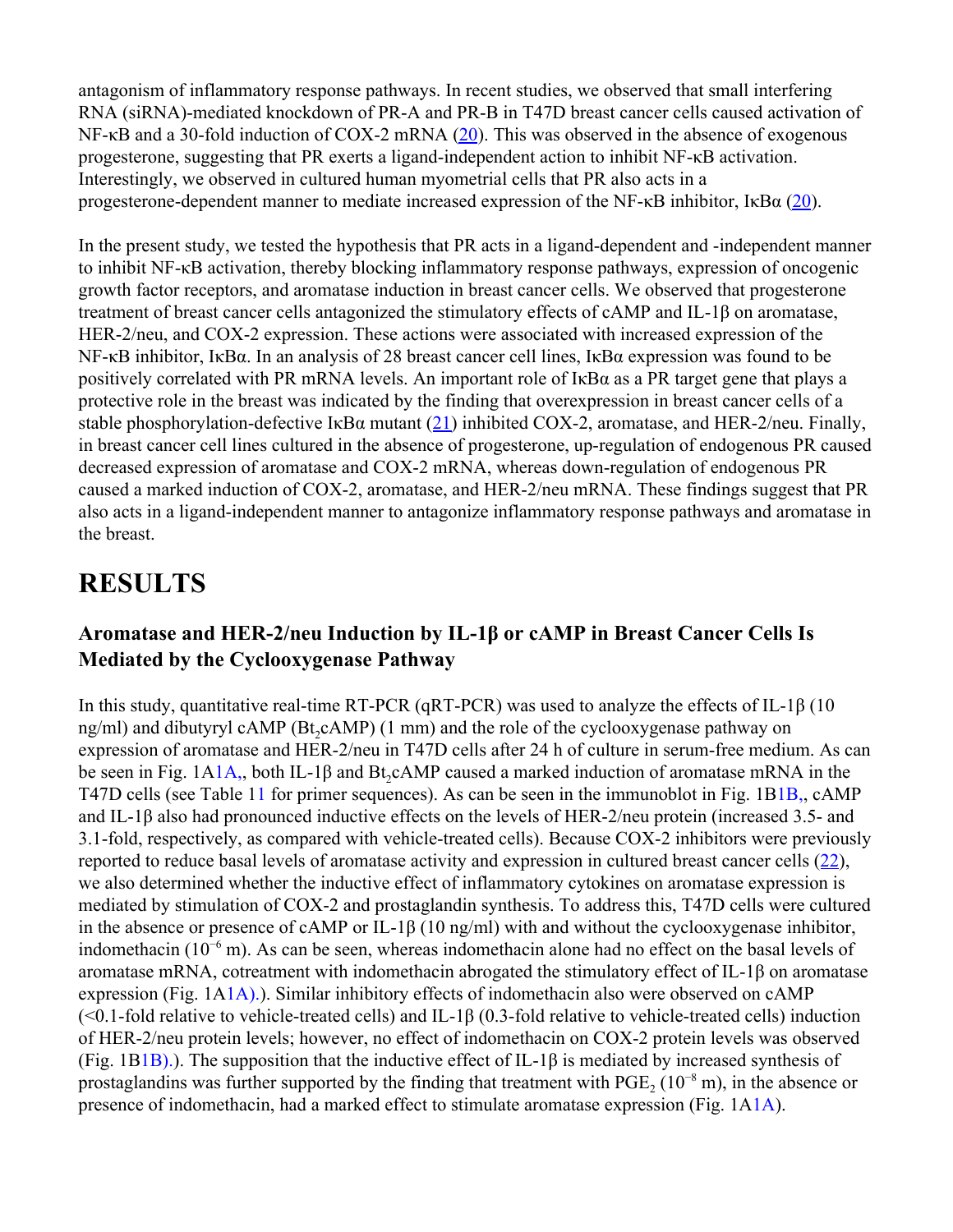#### **Progesterone Causes a Coordinate Repression of IL-1β and cAMP Induction of COX-2, Aromatase, and HER-2/neu Expression in T47D Cells**

Given that products of the cyclooxygenase pathway are involved in the IL-1β induction of aromatase expression, that COX-2 and HER-2/neu expression levels are correlated in breast tumors ([11](https://www.ncbi.nlm.nih.gov/pmc/articles/PMC2725768/?report=printable#B11)), and that progesterone/PR impairs COX-2 expression in T47D cells ([20\)](https://www.ncbi.nlm.nih.gov/pmc/articles/PMC2725768/?report=printable#B20), the effects of progesterone on cAMP and IL-1β induction of aromatase and HER-2/neu mRNA also were examined. T47D cells were cultured in the absence or presence of IL-1β (10 ng/ml) or cAMP (1 mm) with or without progesterone (100 nm) for 24 h. qRT-PCR demonstrated that IL-1β and cAMP each caused a marked up-regulation of COX-2 expression whereas cotreatment with progesterone abrogated this effect (Fig. 2[A2A\).](https://www.ncbi.nlm.nih.gov/pmc/articles/PMC2725768/figure/F2/)). Similar inhibitory effects of progesterone on IL-1β and cAMP-induced expression of ovarian (*IIa*) and breast cancer (*I.3*) CYP19 mRNA transcripts (Fig. 2B[2B\),\)](https://www.ncbi.nlm.nih.gov/pmc/articles/PMC2725768/figure/F2/), and on HER-2/neu (Fig. 2[C2C\)](https://www.ncbi.nlm.nih.gov/pmc/articles/PMC2725768/figure/F2/)) mRNA expression, also were observed. CYP19 mRNA transcripts containing exons *I.1* and *I.4* were not detectable (data not shown). It is noteworthy that cAMP caused a greater stimulation of *CYP19 IIa and I.3* expression than did IL-1β. In studies using MCF-7 breast cancer cells, we observed that cAMP and IL-1β stimulated aromatase activity and this was blocked by cotreatment with progesterone (Fig. 2[D2D\)](https://www.ncbi.nlm.nih.gov/pmc/articles/PMC2725768/figure/F2/).

### **Progesterone Inhibition of the IL-1β Induction of COX-2 Expression Is Associated with Recruitment of NF-κB p65 to the Proximal NF-κB Response Element within the** *COX-2* **Promoter in T47D Cells**

To begin to define the molecular mechanisms underlying the progesterone-induced impairment of COX-2 expression, qRT-PCR and chromatin immunoprecipitation (ChIP) were used to examine the time-dependent effects of progesterone and IL-1β on COX-2 expression and *in vivo* binding of NF-κB p65 to the proximal (−223 bp) NF-κB element of the *COX-2* promoter, respectively. T47D cells were cultured in the absence or presence of IL-1β with or without progesterone (100 nm) for 2, 6, or 24 h. qRT-PCR revealed that IL-1β alone caused a marked up-regulation of COX-2 expression whereas cotreatment with progesterone abrogated this effect (Fig. 3A[3A\).](https://www.ncbi.nlm.nih.gov/pmc/articles/PMC2725768/figure/F3/)). Progesterone alone had no effect on the basal levels of COX-2 expression at all time points examined. Moreover, ChIP revealed that IL-1β stimulated recruitment of p65 to the proximal NF-κB response element, with maximal binding after 2 h of incubation (Fig. 3B[3B\).](https://www.ncbi.nlm.nih.gov/pmc/articles/PMC2725768/figure/F3/)). Notably, treatment with progesterone, which had little or no effect when added alone, markedly decreased the recruitment of p65 to the proximal NF-κB response element at all time points examined. Similar effects of IL-1β and progesterone on *in vivo* NF-κB p65 binding to the distal (−447 bp) NF-κB response element of the *COX-2* promoter were also observed (data not shown). As reported previously ([20](https://www.ncbi.nlm.nih.gov/pmc/articles/PMC2725768/?report=printable#B20)), ChIP using nonimmune IgG or blank controls in place of p65 IgG, yielded essentially undetectable (Ct value >34 cycles) PCR products at all time points examined (data not shown). In addition to impairing the *in vivo* binding of p65 to the *COX-2* promoter, progesterone inhibited (∼50%) IL-1β stimulation of nuclear p65 levels after 2 h and 6 h of incubation (Hardy, D. B., C.-C. Chien, and C. R. Mendelson, unpublished observations). These findings suggest that progesterone/PR antagonizes IL-1β induction of *COX-2* expression, in part, by inhibiting NF-κB activation and nuclear translocation.

### **The NF-κB Inhibitor, IκBα, May Serve as a PR Target Gene that Partially Mediates the Progesterone/PR Antiinflammatory Effects in Breast Cancer Cells**

To begin to decipher the mechanisms for the progesterone-mediated decrease in NF-κB p65 binding to the NF-κB response elements of the *COX-2* promoter in breast cancer cells, we analyzed the relationship of expression levels of the NF-κB inhibitor, IκBα, with expression of PR mRNA in human breast cancer cell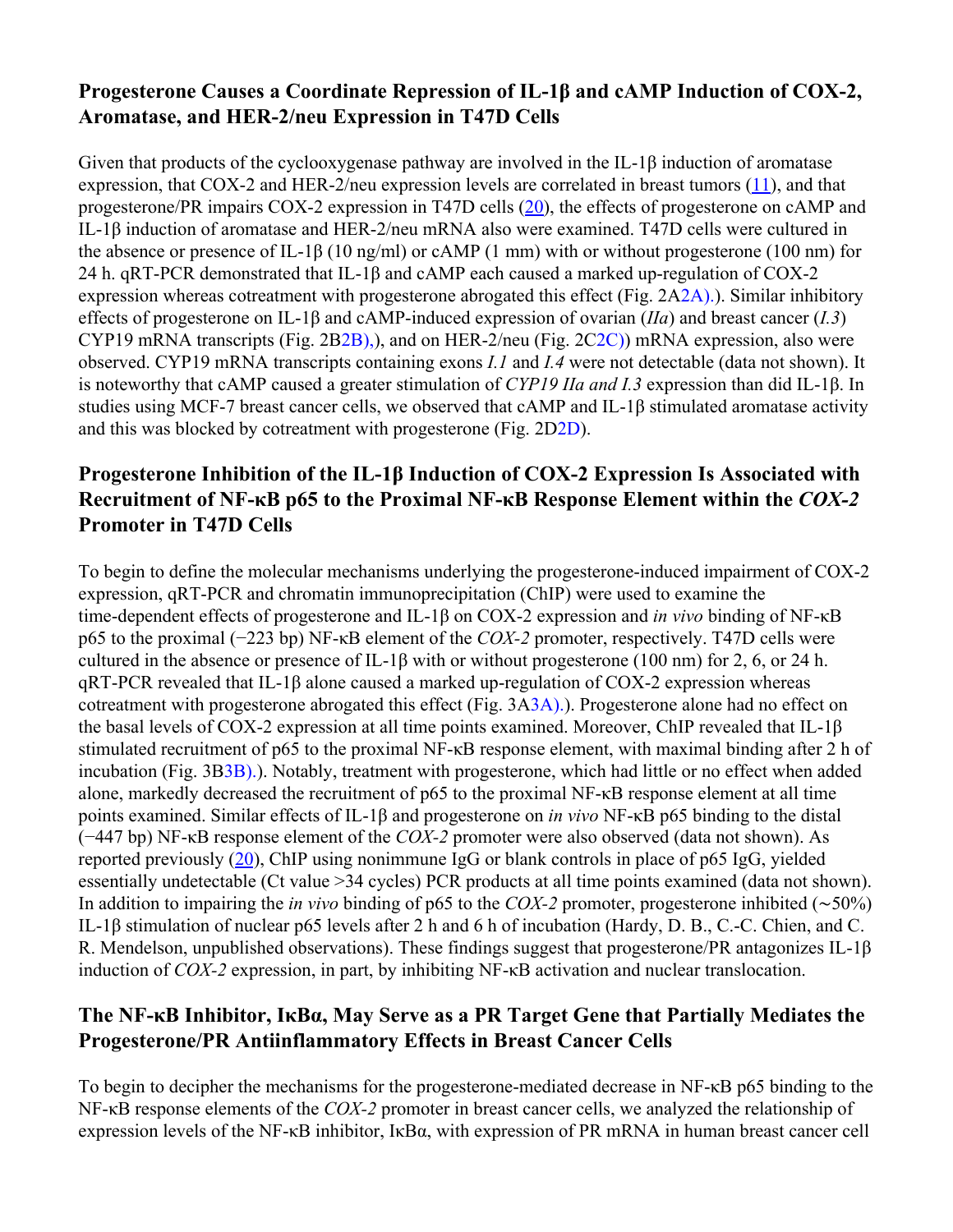lines. IkBa expression is induced by glucocorticoids  $(23,24,25,26)$  $(23,24,25,26)$  $(23,24,25,26)$  $(23,24,25,26)$  $(23,24,25,26)$  and by progestins  $(20,27,28)$  $(20,27,28)$  $(20,27,28)$  $(20,27,28)$  in a cell type- and promoter-specific manner. As can be seen in Fig. 4[A4A,,](https://www.ncbi.nlm.nih.gov/pmc/articles/PMC2725768/figure/F4/) when we compared the relative expression levels of IκBα mRNA with expression of PR and glucocorticoid receptor (GR) mRNA in 28 breast cancer cell lines, there was a significant correlation between the expression of both nuclear receptors and the NF-κB inhibitor. There was no relationship between the relative expression of GR and PR in these breast cancer cell lines. Moreover, as shown in Fig.  $44<sub>.,</sub>$  B and C, levels of I $\kappa$ B $\alpha$  mRNA and protein, respectively, were induced by progesterone after 2–24 h in cultured T47D cells, a GR-deficient cell line ([29\)](https://www.ncbi.nlm.nih.gov/pmc/articles/PMC2725768/?report=printable#B29).

The data presented thus far suggest that PR impairs NF-κB transactivation of COX-2 via induction of IκBα; this, in turn, inhibits aromatase and HER-2/neu expression. To further define the role of endogenous NF-κB in the IL-1β and cAMP induction of COX-2, aromatase, and HER-2/neu, T47D cells were infected with a recombinant adenovirus expressing a phosphorylation-defective form of IκBα in which the I<sub>K</sub>B kinase serine phosphorylation sites (S32 and S36) were mutated ([21\)](https://www.ncbi.nlm.nih.gov/pmc/articles/PMC2725768/?report=printable#B21), or with a recombinant adenovirus containing cytomegalovirus (*CMV*):β*gal*, as a control. This mutant form of IκBα, which is resistant to degradation by the ubiquitin/proteasome pathway, sequesters p65/p50 complexes within the cytoplasm, blocking NF-κB activation. Overexpression of the IκBα mutant (∼10-fold) was confirmed by qRT-PCR (data not shown). As can be seen in Fig. [55,,](https://www.ncbi.nlm.nih.gov/pmc/articles/PMC2725768/figure/F5/) overexpression of the I $\kappa$ B $\alpha$  mutant inhibited cAMP and IL-1β induction of COX-2, aromatase, and HER-2/neu mRNA, as compared with cells infected with the recombinant adenovirus containing *CMV:βgal.* It should be noted that the effect of the IκBα mutant on COX-2 expression was examined after 6 h of IL-1β and cAMP treatment, whereas effects on aromatase and HER-2/neu were studied after 24 h because these are the times at which maximal hormonal stimulation of each of these gene products was observed. Together, these findings suggest that IκBα plays an important mediatory role in the progesterone-induced inhibition of COX-2, aromatase, and HER-2/neu expression.

#### **Ablation of PR Isoforms A and B using PR siRNA Markedly Induces Basal Expression of Aromatase and HER-2/neu in T47D Breast Cancer Cells**

Previously, utilizing siRNA technology, we demonstrated that PR acts in a ligand-independent manner to inhibit COX-2 expression in T47D cells ([20\)](https://www.ncbi.nlm.nih.gov/pmc/articles/PMC2725768/?report=printable#B20). To examine whether PR also exerts a ligand-independent suppressive effect on aromatase and HER-2/neu expression, in the present study, T47D cells were transfected with a siRNA specific for full-length PR (PR-B), with siRNAs for both PR-B and the truncated PR-A, or with an PR-B siRNA mismatch, as control (Fig. 6[A6A](https://www.ncbi.nlm.nih.gov/pmc/articles/PMC2725768/figure/F6/) and Table [22\).\)](https://www.ncbi.nlm.nih.gov/pmc/articles/PMC2725768/table/T2/). Cells incubated with the transfection reagent in the absence of siRNA were also studied, as control (Lipid). After 4 d of culture, the levels of aromatase mRNA transcripts containing exons *IIa* and *I.3* (Fig. 6B[6B\)\)](https://www.ncbi.nlm.nih.gov/pmc/articles/PMC2725768/figure/F6/) and HER-2/neu mRNA (Fig. 6C[6C\)](https://www.ncbi.nlm.nih.gov/pmc/articles/PMC2725768/figure/F6/)) were analyzed by qRT-PCR. In control cells transfected with PR-B mismatch siRNA or with transfection reagent alone, expression of aromatase was unaltered (Fig. 6[A6A\).](https://www.ncbi.nlm.nih.gov/pmc/articles/PMC2725768/figure/F6/)). Reduction of PR-B protein levels alone also failed to alter basal aromatase mRNA levels. By contrast, ablation of PR-A plus PR-B using siRNA directed against both PR isoforms greatly enhanced expression of CYP19 *IIa* and *1.3* mRNA (Fig. 6B[6B\),\)](https://www.ncbi.nlm.nih.gov/pmc/articles/PMC2725768/figure/F6/), as well as HER-2/neu (Fig. 6C[6C\)](https://www.ncbi.nlm.nih.gov/pmc/articles/PMC2725768/figure/F6/)) mRNA transcripts. Expression of *CYP19* mRNA transcripts containing *exons I.1* and *I.4* were not altered by PR-A and -B knockdown (data not shown).

### **Increasing PR Expression in MCF-7 Cells by a PR-Activating RNA (PR actRNA) Inhibits Expression of COX-2 and Aromatase**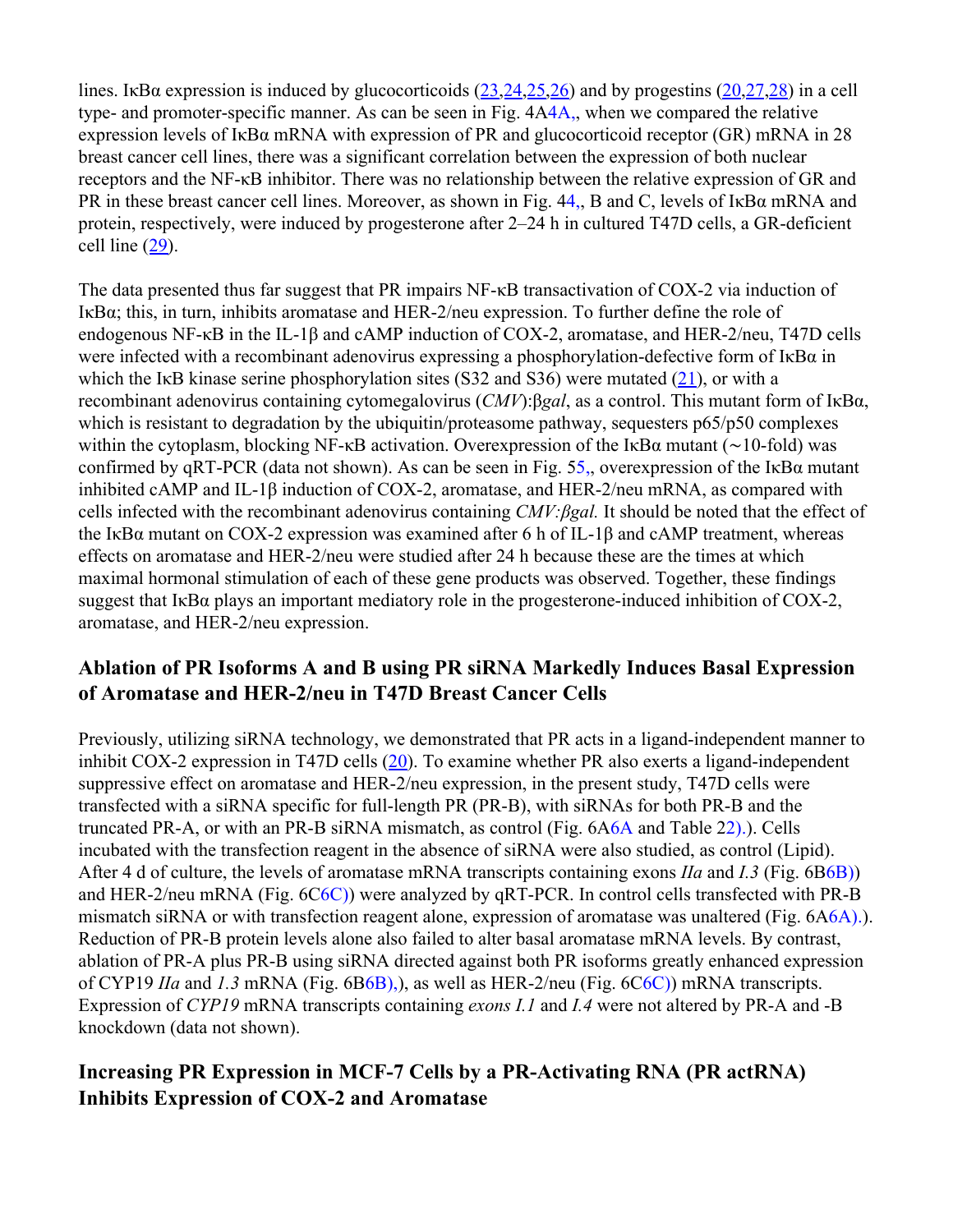To test whether up-regulation of endogenous PR could affect COX-2 and aromatase expression in a ligand-independent manner, we used MCF-7 cells, which contain more than 30-fold lower levels of PR than the T47D cell line ([30](https://www.ncbi.nlm.nih.gov/pmc/articles/PMC2725768/?report=printable#B30)). Previously, it was observed that when MCF-7 cells were transfected with an RNA duplex (RNA PR11) complementary to the *PR* promoter sequence from −11 to +8 (Table 3[3\),\)](https://www.ncbi.nlm.nih.gov/pmc/articles/PMC2725768/table/T3/), the expression of PR protein was greatly increased, whereas IL-1β induction of COX-2 expression was inhibited ([31](https://www.ncbi.nlm.nih.gov/pmc/articles/PMC2725768/?report=printable#B31)). To examine whether increased endogenous PR expression could also alter aromatase expression, MCF-7 cells were transfected either with the duplex RNA PR11 (Table 3[3\),](https://www.ncbi.nlm.nih.gov/pmc/articles/PMC2725768/table/T3/)), or with a duplex RNA mismatch, as control (Table 3[3\).\)](https://www.ncbi.nlm.nih.gov/pmc/articles/PMC2725768/table/T3/). After 4 d of culture in serum-free medium, PR-A and PR-B protein levels were greatly increased in the PR11-transfected MCF-7 cells, as compared with cells transfected with the mismatch control (Fig. 7[A7A\).](https://www.ncbi.nlm.nih.gov/pmc/articles/PMC2725768/figure/F7/)). This up-regulation of PR-A and PR-B expression was associated with a pronounced decrease in aromatase mRNA transcripts containing *exon IIa* (Fig. 7[B7B\)](https://www.ncbi.nlm.nih.gov/pmc/articles/PMC2725768/figure/F7/)) and in COX-2 protein (∼40% by densitometry analysis relative to β-actin; Fig. 7A[7A\)\)](https://www.ncbi.nlm.nih.gov/pmc/articles/PMC2725768/figure/F7/) and mRNA transcripts (Fig. 7C[7C\).](https://www.ncbi.nlm.nih.gov/pmc/articles/PMC2725768/figure/F7/)). Furthermore, the levels of HER-2/neu protein also were decreased (∼60% by densitometric analysis; Fig. 7A[7A\);\)](https://www.ncbi.nlm.nih.gov/pmc/articles/PMC2725768/figure/F7/); however no change in HER-2/neu mRNA expression was observed (data not shown).

# **DISCUSSION**

Increased expression of aromatase in the breast ([32\)](https://www.ncbi.nlm.nih.gov/pmc/articles/PMC2725768/?report=printable#B32) and in surrounding adipose stromal cells [\(33](https://www.ncbi.nlm.nih.gov/pmc/articles/PMC2725768/?report=printable#B33)) is considered to play a role in the pathogenesis of breast cancer. Because increased aromatase in breast cancer is associated with up-regulation of COX-2 ([3\)](https://www.ncbi.nlm.nih.gov/pmc/articles/PMC2725768/?report=printable#B3), in the present study, we used breast cancer cells in culture to examine the effects of inflammatory mediators on aromatase expression. It was observed that IL-1β and cAMP both markedly increased expression of aromatase mRNA transcripts containing *exons IIa* and *1.3* at their 5′-ends, suggesting activation of the ovarian and breast cancer promoters, respectively. This was associated with an induction of COX-2 mRNA.

IL-1β stimulation of aromatase in breast cancer cells may be mediated by products of the cyclooxygenase pathway that activate adenylyl cyclase and increase cAMP (*e.g.* PGE<sub>2</sub>). In previous studies using human breast adipose stromal cells,  $PGE_2$  (which acts through cAMP and other second messengers depending upon the  $PGE_2$  receptor subtypes that are present) was found to cause a pronounced stimulation of aromatase activity, whereas,  $PGF_2\alpha$  (acting through  $Ca^{2+}$  and protein kinase C) did not ([5\)](https://www.ncbi.nlm.nih.gov/pmc/articles/PMC2725768/?report=printable#B5). In the present study, we observed that IL-1β or cAMP stimulation of aromatase and HER-2/neu expression in T47D cells was blocked by the cyclooxygenase inhibitor, indomethacin. Moreover,  $PGE_2$  markedly stimulated aromatase expression in the T47D cells. These findings suggest that the stimulatory effects of IL-1β or cAMP on aromatase and HER-2/neu expression are mediated, in part, by the induction of COX-2 and prostaglandin production. IL-1β stimulation of aromatase also may be mediated directly by NF- $\kappa$ B, which has been reported to bind to the *CYP19 IIa* promoter to activate aromatase expression in ovarian granulosa cells  $(34)$  $(34)$  $(34)$ . The IL-1 $\beta$ - and cAMP-induced effects on HER-2/neu expression in T47D cells provides further support for the positive feedback relationship between COX-2, aromatase, and HER-2/neu in breast cancer  $(10,11,35)$  $(10,11,35)$  $(10,11,35)$  $(10,11,35)$  $(10,11,35)$ .

The role of progesterone and PR in the development and pathogenesis of breast cancer is unclear. On the one hand, progesterone/PR treatment of human breast cancer cell lines has been found to cause a rapid and transient increase in cell proliferation through up-regulation of MAPK signaling and cell cycle progression [\(36](https://www.ncbi.nlm.nih.gov/pmc/articles/PMC2725768/?report=printable#B36)). Furthermore, clinical findings of the Women's Health Initiative (WHI) indicated that hormone replacement therapy using estrogen + progesterone significantly increased breast cancer risk, as compared with use of estrogen alone ([37\)](https://www.ncbi.nlm.nih.gov/pmc/articles/PMC2725768/?report=printable#B37). However, it should be emphasized, that the design of the WHI has been criticized because the majority of women in the study were in their 60s and 70s without ever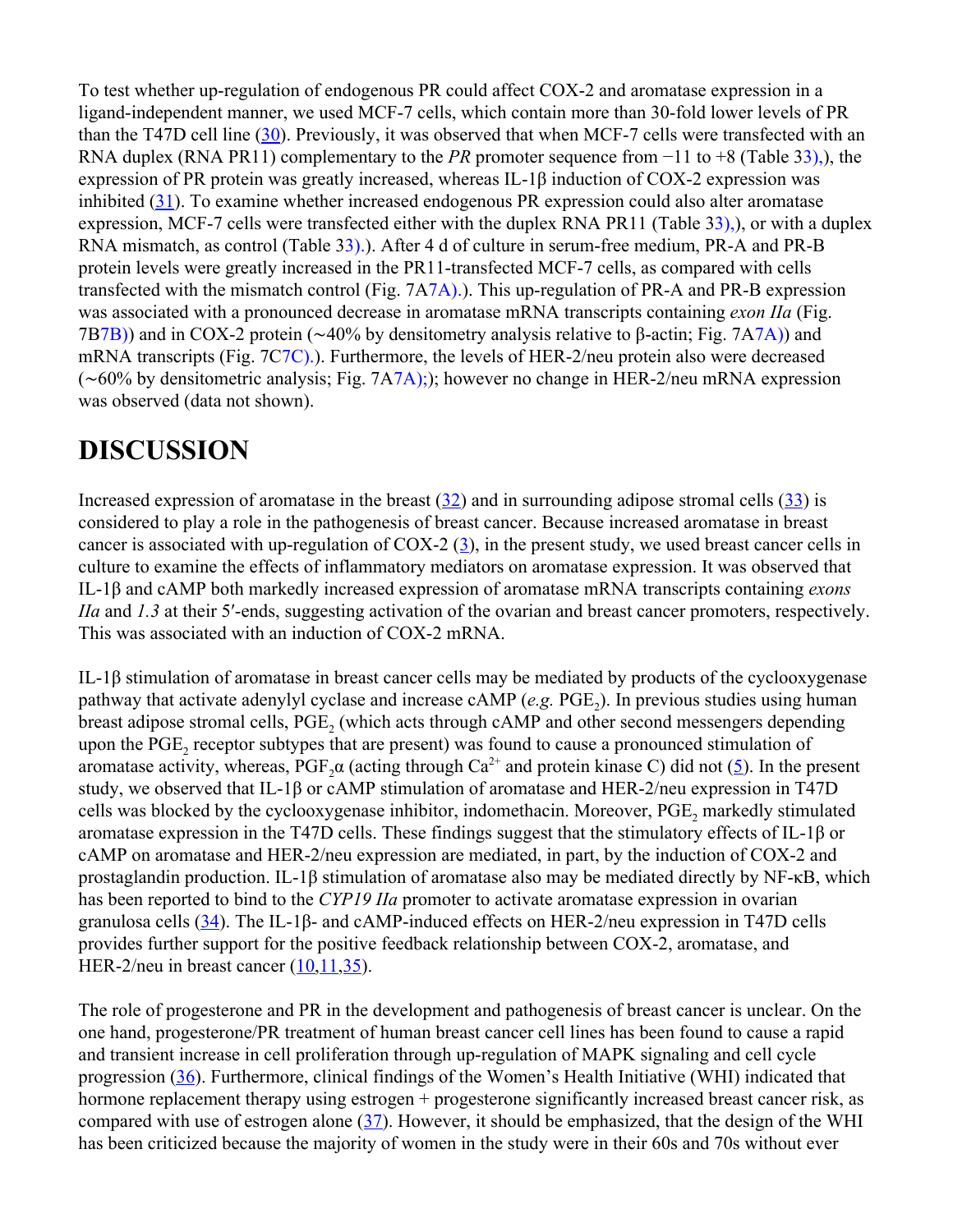having received prior hormone replacement therapy. Moreover, the progestin was administered in a continuous, rather than a cyclic, manner ([38\)](https://www.ncbi.nlm.nih.gov/pmc/articles/PMC2725768/?report=printable#B38).

On the other hand, as mentioned, the presence of PR in a breast tumor has been found to serve as an independent predictor for benefit from adjuvant endocrine therapy and of disease-free survival ([12,](https://www.ncbi.nlm.nih.gov/pmc/articles/PMC2725768/?report=printable#B12)[13,](https://www.ncbi.nlm.nih.gov/pmc/articles/PMC2725768/?report=printable#B13)[14\)](https://www.ncbi.nlm.nih.gov/pmc/articles/PMC2725768/?report=printable#B14). Breast tumors that are PR(−) have a higher proliferation rate and are more likely to manifest increased expression of the tumorigenic prognostic indicators, HER-2/neu and epidermal growth factor receptor, than  $PR(+)$  tumors  $(15,16,17,18)$  $(15,16,17,18)$  $(15,16,17,18)$  $(15,16,17,18)$  $(15,16,17,18)$ . In postmenopausal women with advanced or metastatic breast cancer that had progressed during tamoxifen therapy, medroxyprogesterone acetate decreased disease progression [\(39](https://www.ncbi.nlm.nih.gov/pmc/articles/PMC2725768/?report=printable#B39)[,40](https://www.ncbi.nlm.nih.gov/pmc/articles/PMC2725768/?report=printable#B40)[,41](https://www.ncbi.nlm.nih.gov/pmc/articles/PMC2725768/?report=printable#B41)[,42](https://www.ncbi.nlm.nih.gov/pmc/articles/PMC2725768/?report=printable#B42)). In addition, in postmenopausal women with early stage (I–IIB) breast cancer, medroxyprogesterone acetate significantly decreased the recurrence rate after a median follow-up of 37 months ([43\)](https://www.ncbi.nlm.nih.gov/pmc/articles/PMC2725768/?report=printable#B43). Moreover, using clinical data obtained from breast tumor specimens at University of Texas Southwestern, we recently observed that PR expression levels serve as an important predictor for a lower stage of breast cancer at diagnosis, a measure of breast tumor progression [\(44](https://www.ncbi.nlm.nih.gov/pmc/articles/PMC2725768/?report=printable#B44)).

In light of our recent findings that PR acts in a ligand-dependent and -independent manner to inhibit NF-κB activation and COX-2 expression in breast cancer and myometrial cells ([20\)](https://www.ncbi.nlm.nih.gov/pmc/articles/PMC2725768/?report=printable#B20), it was our objective in the present study to further examine the molecular mechanisms underlying the antiinflammatory properties of PR on NF-κB and to characterize downstream effects on two genes previously linked to inflammation and the pathogenesis of breast cancer, aromatase and HER-2/neu. We observed that, similar to its effects on COX-2, progesterone treatment caused a pronounced inhibition of aromatase and HER-2/neu expression in T47D cells. It is likely that progesterone/PR exerts these effects through its action to inhibit expression of  $COX-2$  and the synthesis of  $PGE<sub>2</sub>$  and other prostanoids that mediate increased cAMP formation. It also is possible that progesterone/PR may prevent activation and/or binding of stimulatory transcription factors to the promoters of the *CYP19* ([34\)](https://www.ncbi.nlm.nih.gov/pmc/articles/PMC2725768/?report=printable#B34) and *HER-2/neu* genes.

To begin to elucidate the mechanisms for the inhibitory effects of progesterone on COX-2, we evaluated temporal effects on COX-2 mRNA expression and on the *in vivo* binding of NF-κB to the *COX-2* promoter in T47D cells. Whereas progesterone alone had no effect, it acutely inhibited IL-1β induction of *in vivo* binding of NF-κB to the *COX-2* promoter and of COX-2 expression. A similar inhibitory effect of progesterone on *COX-2* expression and p65 binding to the *COX-2* promoter was previously observed in cultured human myometrial cells  $(20)$  $(20)$ . The effect of progesterone to inhibit p65 DNA binding is likely mediated by ligand-dependent and -independent mechanisms.

In support of previous studies of human myometrial ([20](https://www.ncbi.nlm.nih.gov/pmc/articles/PMC2725768/?report=printable#B20)), breast cancer ([27\)](https://www.ncbi.nlm.nih.gov/pmc/articles/PMC2725768/?report=printable#B27), and macrophage ([28\)](https://www.ncbi.nlm.nih.gov/pmc/articles/PMC2725768/?report=printable#B28) cell lines, we observed in the present study that PR acted in a ligand-dependent manner to inhibit NF-κB activation by increasing expression of IκBα. As a consequence of increased IκBα expression, more NF-κB is likely sequestered in an inactive state in the cytoplasm. In this regard, we observed that IL-1β increased nuclear levels of p65 in T47D cells after 6 h of treatment; this stimulatory effect of IL-1β was antagonized by coincubation with progesterone (Hardy, D. B., C.-C. Chien, and C. R. Mendelson, unpublished observations).

However, given that the greatest induction of IκBα protein by progesterone occurred approximately 4 h after its marked inhibitory effect on COX-2 mRNA and NF-κB binding were observed, progesterone may also cause acute impairment of NF-κB activation (*i.e*. via decreases in phosphorylation or direct interaction of PR with NF-κB) to decrease inflammatory processes. On the other hand, long-term antiinflammatory effects are likely sustained by increases in IκBα. To begin to evaluate the relationship between PR and I $\kappa$ B $\alpha$  in human breast tumors, we analyzed PR and I $\kappa$ B $\alpha$  mRNA levels in 28 human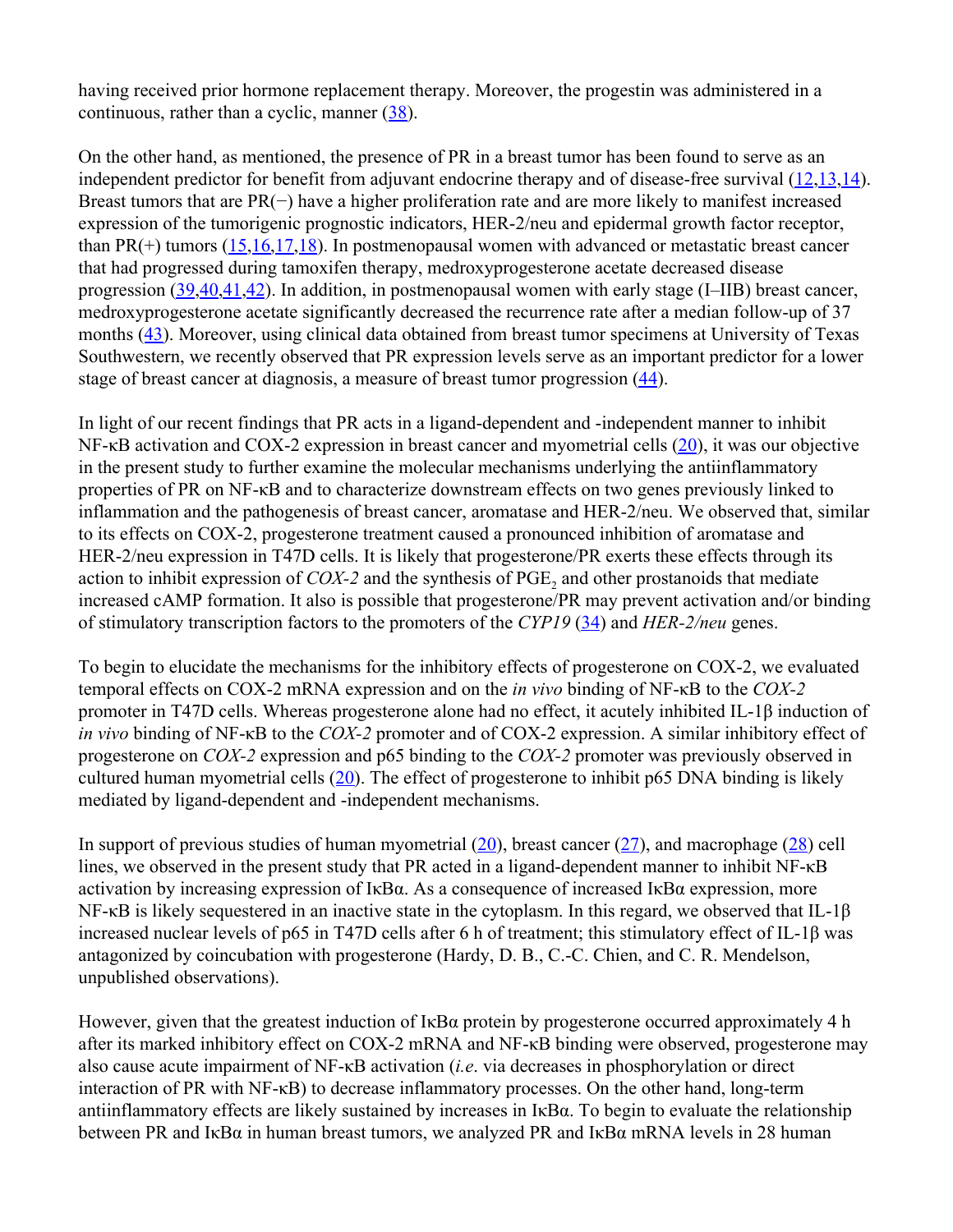breast cancer cell lines using qRT-PCR. The analysis revealed a strong correlation between PR and *I*κ*B*α mRNA expression in the cell lines, indicating that *I*κ*B*α may be an important PR-target gene that prevents local inflammatory processes in breast tumors. Whereas the expression levels of GR were not associated with PR and were lower overall than PR in these breast cancer cells [based on high cycle time (Ct) values in qRT-PCR], there also was a striking correlation between GR and IκBα, suggesting that the presence of either of these nuclear receptors could play a protective, antiinflammatory role by increasing IκBα levels.

To directly test the potential inhibitory action of  $I \kappa B\alpha$  on expression of COX-2, aromatase, and HER-2/neu, we examined the effects of overexpressing a phosphorylation-defective, stable mutant form of I $\kappa$ B $\alpha$  [\(21](https://www.ncbi.nlm.nih.gov/pmc/articles/PMC2725768/?report=printable#B21)) in cAMP- and IL-1-treated breast cancer cells. We observed that overexpression of this stable IκBα mutant suppressed both cAMP and IL-1β induction of all three genes, suggesting that NF-κB mediates the stimulatory effects of cAMP and IL-1β on COX-2, aromatase, and HER-2/neu expression. Interestingly, the protein kinase A catalytic subunit is maintained in an inactive state in the cytoplasm as a complex with IκB and NF-κB. Signals that cause degradation of IκB result in the activation of protein kinase A catalytic subunit, which in turn catalyzes phosphorylation and transcriptional activation of NF-κB ([45\)](https://www.ncbi.nlm.nih.gov/pmc/articles/PMC2725768/?report=printable#B45).

PR can also exert its antiinflammatory actions in a ligand-independent manner by interacting directly with p65 to block its transcriptional activation and DNA binding ([46\)](https://www.ncbi.nlm.nih.gov/pmc/articles/PMC2725768/?report=printable#B46). Upon knockdown of PR-A and PR-B in T47D cells using siRNA technology, we previously observed that COX-2 mRNA levels were induced more than 30-fold as compared with control cells; this effect was evident in the absence of added progesterone [\(20](https://www.ncbi.nlm.nih.gov/pmc/articles/PMC2725768/?report=printable#B20)). In light of the inhibitory effects of progesterone/PR on IL-1β and cAMP induction of aromatase and HER-2/neu in breast cancer cells, we also wanted to examine ligand-independent actions of PR on expression of these target genes. siRNAs specific for PR-B and for PR-A plus PR-B were used to determine which PR subtype(s) mediates inhibition of aromatase and HER-2/neu in T47D cells. Whereas siRNA directed against PR-B alone had no apparent effect on basal expression of aromatase and HER-2/neu, complete knockdown of both PR-A plus PR-B markedly enhanced the expression of both *aromatase* and *HER-2/neu* genes. These effects were associated with increased NF-κB p65 nuclear translocation and COX-2 expression [\(20](https://www.ncbi.nlm.nih.gov/pmc/articles/PMC2725768/?report=printable#B20)). The finding that siRNA-induced knockdown of PR-B alone had no effect to alter COX-2, CYP19, and HER-2/neu expression suggests either that the inhibitory action is specifically mediated by PR-A or that ablation of both PR isoforms is required. It is important to note that these effects were observed in the absence of progesterone, suggesting that PR exerts a hormone-independent effect to inhibit *COX-2*, *CYP19*, and *HER-2/neu* expression. A similar pronounced induction of COX-2 mRNA was observed in T47D cells transfected with an antigene nucleic acid that blocked *PR* transcription ([47\)](https://www.ncbi.nlm.nih.gov/pmc/articles/PMC2725768/?report=printable#B47).

Conversely, when PR expression was up-regulated in MCF-7 cells [which normally express relatively low levels of PR ([30](https://www.ncbi.nlm.nih.gov/pmc/articles/PMC2725768/?report=printable#B30))] by transfection of RNA duplexes complementary to −11 to +8 bp of the *PR* promoter ([31\)](https://www.ncbi.nlm.nih.gov/pmc/articles/PMC2725768/?report=printable#B31), a reduction of CYP19 mRNA was observed, along with a decrease HER-2/neu and COX-2 expression. The decrease in COX-2 mRNA by overexpression of PR is consistent with previous studies ([31\)](https://www.ncbi.nlm.nih.gov/pmc/articles/PMC2725768/?report=printable#B31). In addition to its important antiinflammatory properties, our recent findings suggest that PR may play an important role in the control of tumor malignancy; ablation of PR expression in T47D cells caused increased expression of the cytoskeletal protein, ezrin  $(47)$  $(47)$ , which has been found to be associated with tumor metastasis  $(48)$  $(48)$ .

In conclusion, our findings suggest that the PR may play an important antiinflammatory role in breast cancer cells as an inhibitor of COX-2, aromatase, and the oncogenic growth factor HER-2/neu. In the normal premenopausal breast, we propose that PR may exert these actions via ligand-dependent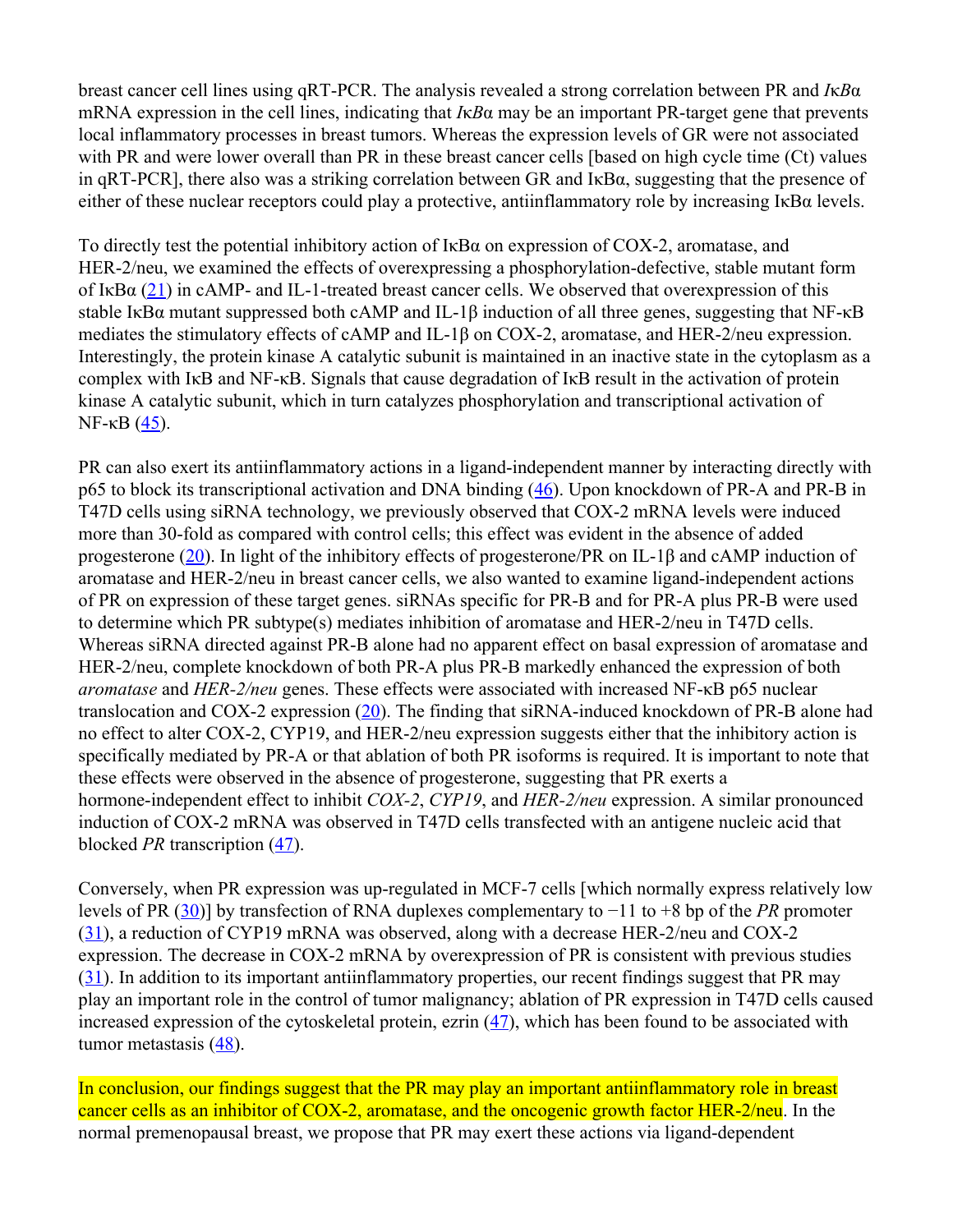mechanisms involving up-regulation of the NF- $\kappa$ B inhibitor I $\kappa$ B $\alpha$ , resulting in decreased NF- $\kappa$ B activation and binding to the *COX-2* promoter. This results in decreased prostaglandin production and intracellular cAMP and reduced aromatase and HER-2/neu expression. PR also may inhibit NF-κB transcriptional activity in a ligand-independent manner through its physical interaction with NF-κB p65 ([46\)](https://www.ncbi.nlm.nih.gov/pmc/articles/PMC2725768/?report=printable#B46). It is tempting to speculate that this may provide an important protective mechanism in premenopausal women during phases of the menstrual cycle when circulating progesterone levels are low, as well as postmenopausally when circulating levels of progesterone are negligible. Thus, in breast cancer, when PR expression and/or function may be diminished, NF-κB activity increases, culminating in enhanced expression of these proinflammatory genes and, ultimately, in increased local estrogen production with enhanced tumor growth and progression. Our findings further suggest that measures to up-regulate endogenous PR expression in the absence of ligand may serve as an important therapeutic modality for preventing breast tumor progression.

# **MATERIALS AND METHODS**

# **Cell Lines**

Human breast cancer T47D and MCF-7 cells were maintained in RPMI medium with 10% fetal bovine serum (FBS) and 100 μm insulin. For experiments, cells were switched to serum-free medium and treated either with IL-1β (10 ng/ml; Sigma Chemical Co., St. Louis, MO), Bt<sub>2</sub>cAMP (1 mm; Sigma), or progesterone (100 nm; Sigma), added alone or in various combinations, for 0–24 h. In some experiments, indomethacin (10  $\mu$ m, Sigma) or PGE<sub>2</sub> (10 nm, Cayman Chemicals, Ann Arbor, MI) was added to the cells for 24 h. Total RNA or cell lysates were prepared and analyzed by qRT-PCR and immunoblotting, respectively, as described below.

#### **Tritiated Water Assay of Aromatase Activity in MCF-7 Cells**

MCF-7 cells were coincubated for 24 h with 2 μCi of [1β-<sup>3</sup>H]androst-4-ene-3,17-dione (39.5 nm; NEN Life Science Products, Boston, MA) in the absence or presence of IL-1 $\beta$  (10 ng/ml) or Bt, cAMP (1 mm)  $\pm$  progesterone (100 nm). Aromatase activity was assayed by quantifying the release of tritium from  $[1\beta$ <sup>3</sup>H]androstenedione and its incorporation into water, as described in detail previously ([49\)](https://www.ncbi.nlm.nih.gov/pmc/articles/PMC2725768/?report=printable#B49). The cells were washed, scraped from the dishes, and analyzed for protein [\(50](https://www.ncbi.nlm.nih.gov/pmc/articles/PMC2725768/?report=printable#B50)). Aromatase activity was expressed as femtomoles of [1β-<sup>3</sup>H]androstenedione metabolized to estrogen/h/mg protein (fmol/h/mg). Aromatase activity of MCF-7 cells cultured in serum-free medium in the absence of hormones was approximately 6.25 fmol/h/mg of protein. Effects of hormonal treatment on aromatase activity are presented relative to untreated control values.

#### **qRT-PCR**

Total RNA from T47D, MCF-7, and 26 other breast cancer cell lines was extracted by the one-step method of Chomczynski and Sacchi ([51\)](https://www.ncbi.nlm.nih.gov/pmc/articles/PMC2725768/?report=printable#B51) (TRIzol; Invitrogen, Carlsbad, CA). The 26 breast cancer cell lines were derived from primary breast cancer biopsies at the Harold C. Simmons Comprehensive Cancer Center and were kindly donated by Dr. John Minna at University of Texas Southwestern Medical Center. RNA was treated with deoxyribonuclease to remove any contaminating DNA, and 4 μg were reverse transcribed using random primers and Superscript II ribonuclease H-reverse transcriptase (Invitrogen). Primer sets directed against human tissue-specific CYP19 mRNA transcripts, along with COX-2, PR, GR,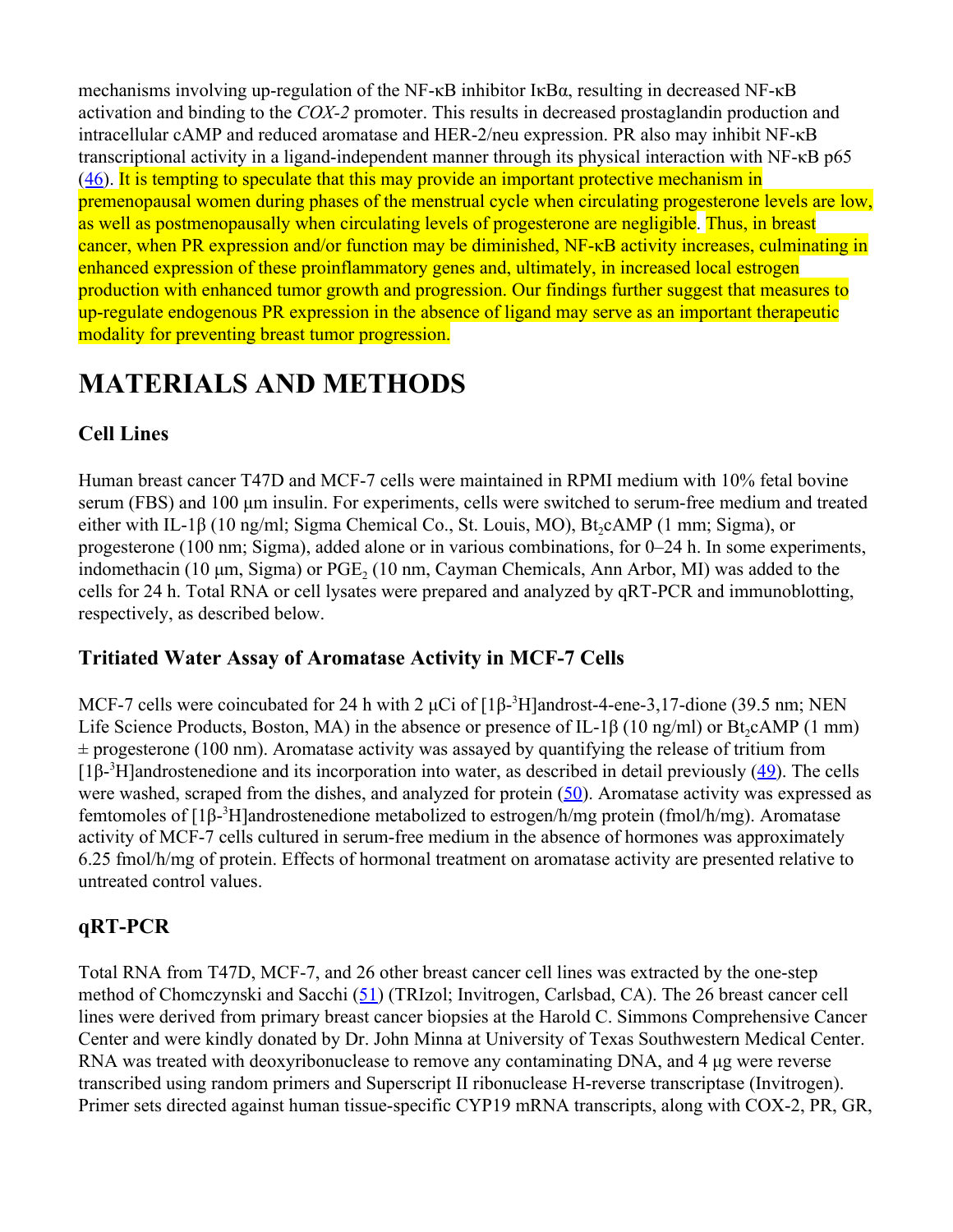IκBα, HER-2/neu, and rRNA (h36B4) were generated utilizing Primer Express software (PE Applied Biosystems, Foster City, CA) based on published sequences (Table 1[1](https://www.ncbi.nlm.nih.gov/pmc/articles/PMC2725768/table/T1/)).

The relative abundance of each RNA transcript was determined by qRT-PCR using the ABI Prism 7700 Detection System (Applied Biosystems, Foster City, CA) and the DNA-binding dye SYBR Green (PE Applied Biosystems) for the detection of PCR products as described in detail previously ([20,](https://www.ncbi.nlm.nih.gov/pmc/articles/PMC2725768/?report=printable#B20)[52\)](https://www.ncbi.nlm.nih.gov/pmc/articles/PMC2725768/?report=printable#B52). Relative fold changes were calculated using the comparative cycle times (Ct) method with rRNA (h36B4) as the reference guide. Over a wide range of known cDNA concentrations, all primer sets were demonstrated to have good linear correlation (slope  $=$  -3.4) and equal priming efficiency for the different dilutions compared with their Ct values (data not shown). The relative abundance of each primer set compared with calibrator was determined by the formula,  $2^{\Delta\Delta Ct}$ , whereby  $\Delta\Delta Ct$  is the calibrated Ct value (primer – internal control).

#### **ChIP**

T47D breast cancer cells were cultured for 2–24 h in serum-free medium, in the absence or presence of IL-1β (10 ng/ml), progesterone (100 nm), or the two hormones in combination. ChIP was performed using antibody to NF-κB p65 (Santa Cruz Biotechnology, Inc., Santa Cruz, CA) to assess hormonal effects on its *in vivo* binding to the proximal and distal NF-κB response elements of the human *COX-2* gene, as described previously  $(20)$  $(20)$ . Briefly, T47D cells  $(3 \times 10^7 \text{ cells per treatment})$  were washed once with PBS and incubated with 1% formaldehyde (in control medium) for 10 min at room temperature to cross-link proteins and DNA. Cross-linking was terminated by the addition of glycine (0.125 m, final concentration). The cells were washed twice with cold PBS and placed in 500 μl of lysis buffer [50 mm Tris (pH 8.1), 150 mm NaCl, 1% Triton X-100, 0.1% sodium dodecyl sulfate (SDS), protease inhibitor cocktail (Roche, Indianapolis, IN), and 5 mm EDTA]. The lysates were sonicated on ice to produce sheared, soluble chromatin. The soluble chromatin was precleared with Protein A/G Plus agarose beads (60 μl) at 4 C for 1 h. The samples were microfuged at 14,000 rpm to pellet the beads, and the supernatant containing the sheared chromatin was placed in new tubes. The precleared chromatin was aliquoted into 300-μl amounts and incubated with antibodies for p65 (Santa Cruz) at 4 C overnight. Two aliquots were reserved as controls: one incubated without antibody and the other with nonimmune IgG. Protein A/G Plus agarose beads (60 μl) were added to each tube, the mixtures were incubated for 2 h at 4 C, and the immune complexes were collected by centrifugation. The beads containing the immunoprecipitated complexes were washed sequentially for 5–10 min in wash buffer I (20 mm Tris-HCl, pH 8.1; 2 mm EDTA; 0.1% SDS; 1% Triton X-100; 150 mm NaCl), wash buffer II (same as I, except containing 500 mm NaCl), wash buffer III (10 mm Tris-HCl, pH 8.1; 1 mm EDTA; 1% Nonidet P-40; 1% deoxycholate; 0.25 m LiCl), and in  $2 \times$  Tris-EDTA buffer. The beads were eluted with 250 µl elution buffer (1% SDS, 0.1 mm NaHCO<sub>3</sub> + 20  $\mu$ g salmon sperm DNA (Sigma) at room temperature. This was repeated once and eluates were combined. Cross-linking of the immunoprecipitated chromatin complexes and input controls (10% of the total soluble chromatin) was reversed by heating the samples at 65 C for 4 h. Proteinase K (15 μg, Invitrogen) was added to each sample in buffer (50 mm Tris-HCl, pH 8.5; 1% SDS; 10 mm EDTA) and incubated for 1 h at 45 C. The DNA was purified by phenol-chloroform extraction and precipitated in EtOH overnight at −20 C. Samples and input controls were diluted in 10–100 μl Tris-EDTA buffer just before PCR. Real-time PCR was employed using forward (5′-TAAAACATGTCAGCCTTT-CTTAACCTT-3′) and reverse (5′-CGGCCCTGAGGTCCG-3′) primers that amplify an approximately 100-bp region surrounding the proximal NF-κB response element, and forward (5′-GGAGGAGAGGGAGGGATC-AG-3′) and reverse (5′-TGCCCCAATTTGG-GAGC-3′) primers surrounding the distal NF-κB response element of the *COX-2* promoter. Using serial dilutions of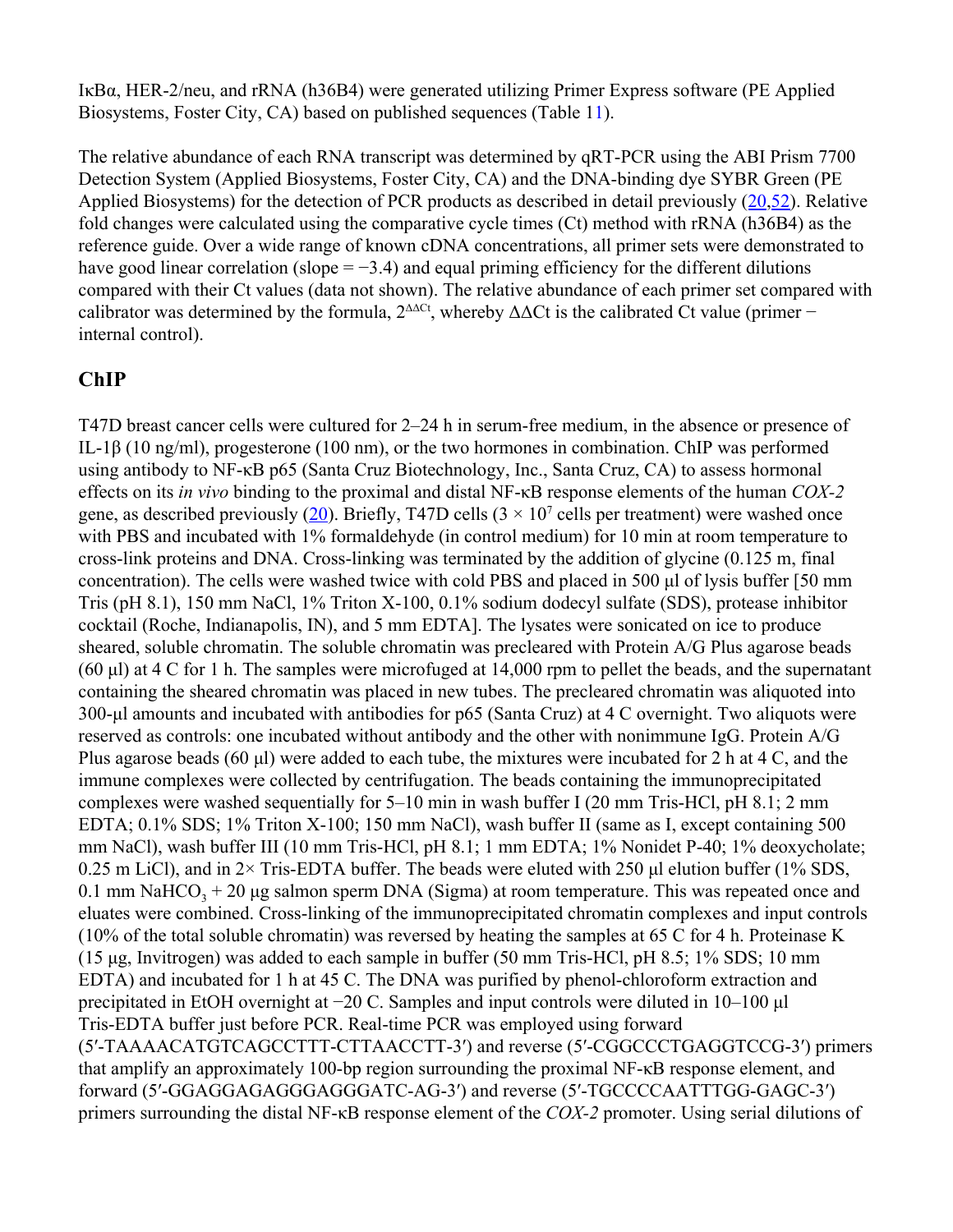human chromosomal DNA, these primers were demonstrated to have equal efficiency in priming their target sequences.

# **Infection of Type II Cells with Recombinant Adenoviruses**

T47D cells were infected with recombinant adenoviruses expressing a phosphorylation-defective form of IκBα in which the IκB kinase serine phosphorylation sites (S32 and S36) were mutated ([21\)](https://www.ncbi.nlm.nih.gov/pmc/articles/PMC2725768/?report=printable#B21), or with a recombinant adenovirus containing CMV:β-Gal, as a control. Adenoviral infection was carried out as described previously ([53](https://www.ncbi.nlm.nih.gov/pmc/articles/PMC2725768/?report=printable#B53)). Briefly, the cells were incubated for 3 h with recombinant adenoviruses expressing either the mutant IkB $\alpha$  (CMV:IkB $\alpha_{\text{mut}}$ ) [multiplicity of infection (m.o.i.) = 5] or with CMV:β-Gal (m.o.i. = 5). The cells were then washed and incubated in the absence or presence of IL-1β (10 ng/ml) or cAMP (1 mm) for either 6 or 24 h.

### **Double-Stranded siRNAs and Antigene RNAs (agRNAs)**

In previous studies, we observed that transfection of T47D breast cancer cells with siRNAs specific for PR-A and PR-B, which abrogated expression of these PR isoforms, caused a greater than 30-fold increase in COX-2 mRNA levels ([20\)](https://www.ncbi.nlm.nih.gov/pmc/articles/PMC2725768/?report=printable#B20). Furthermore, it was found that a duplex agRNA complementary to the *PR* promoter sequence from −11 to +8 (PR11) caused a marked increase in PR-A and PR-B mRNA in MCF-7 breast cancer cells, whereas a mismatch duplex agRNA had no effect [\(31](https://www.ncbi.nlm.nih.gov/pmc/articles/PMC2725768/?report=printable#B31)). These technologies were used in the present study to analyze the effects of altering endogenous PR on expression of aromatase, COX-2, and HER-2/neu. Twenty-one nucleotide siRNAs were synthesized by Integrated DNA Technologies (Coralville, IA). Oligonucleotides contained two 2′-deoxythymidine on the 3′-end were deprotected and desalted. Sequences are listed in Table [11](https://www.ncbi.nlm.nih.gov/pmc/articles/PMC2725768/table/T1/) and identified relative to the transcription start site as described (PR: GenBank entry [NM\\_000926\)](https://www.ncbi.nlm.nih.gov/nuccore/NM_000926). Duplex RNAs were made and melting temperatures of the duplexes measured as previously described  $\left(\frac{47}{2}\right)$  $\left(\frac{47}{2}\right)$  $\left(\frac{47}{2}\right)$ .

#### **Lipid-Mediated Transfection of RNA Duplexes**

RNA duplexes were introduced into cells as previously described [\(20](https://www.ncbi.nlm.nih.gov/pmc/articles/PMC2725768/?report=printable#B20)). Cells were plated 2 d before transfection at 200,000 cells per well in six-well plates (Costar, Cambridge, MA) without antibiotics. Transfections with agRNA or siRNAs were performed using Oligofectamine (Invitrogen) following the manufacturer's instructions. Briefly, duplex RNA was mixed with oligofectamine in Optimem (Invitrogen) and added to the cells to a final concentration of 100 nm. Media were changed 24 h later, and cells were harvested 5 d after transfection for Western analysis or qRT-PCR.

#### **Preparation of Cell Lysates and Nuclear Extracts and Immunoblot Analysis**

T47D and MCF-7 cell cytoplasmic and nuclear extracts were prepared as described previously ([52\)](https://www.ncbi.nlm.nih.gov/pmc/articles/PMC2725768/?report=printable#B52). Nuclear and cytoplasmic proteins were fractionated in gradient polyacrylamide gels (Invitrogen) and transferred onto Hybond-P (Amersham Pharmacia Biotech, Piscataway, NJ). Blots were probed using rabbit antibodies for PR (Cell Signaling Technology, Danvers, MA), which recognize PR-A and PR-B, diluted at 1:500 in 5% milk-Tris-buffered saline-Tween 20 buffer and with horseradish peroxidase-conjugated goat antirabbit IgG (1:10,000) diluted in 5% milk-Tris-buffered saline-Tween 20 buffer (Amersham Pharmacia) as secondary antibody. Rabbit antibodies raised against human HER-2/neu (Cell Signaling Technology, Inc., Danvers, MA; 1:1000), COX-2 (Cayman Chemicals, 1:500), and IκBα (Santa Cruz Biotechnology, 1:1000) were also employed for analysis of HER-2/neu, COX-2, and I $\kappa$ B $\alpha$ protein, respectively. Immunoreactive bands were visualized using an enhanced chemiluminescence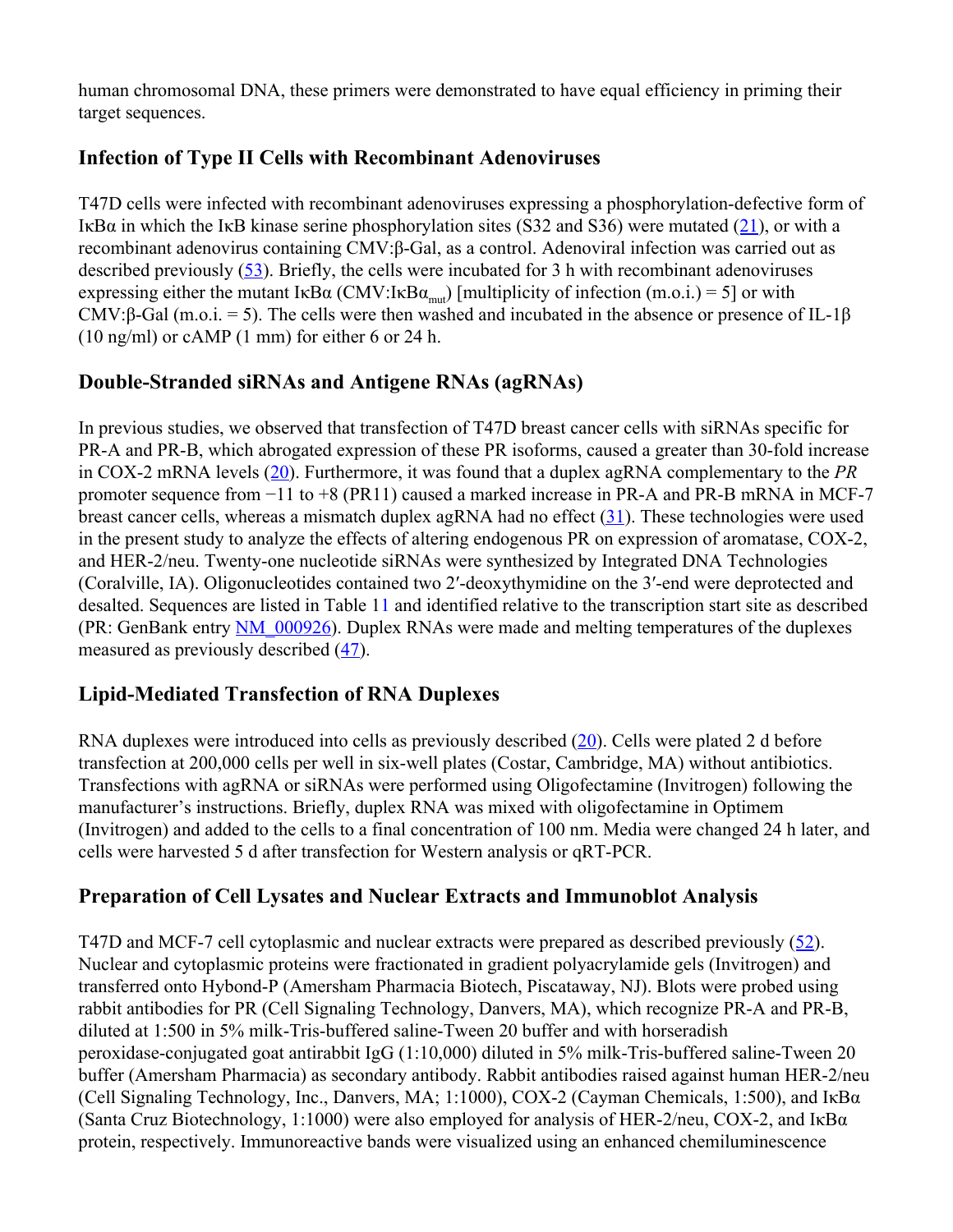detection system (Amersham Pharmacia); the relative abundance of each protein was analyzed by densitometry and compared with the corresponding levels of glyceraldehyde-3-phosphate, tubulin, or β-actin.

### **Statistics**

For the majority of the experiments using qRT-PCR and ChIP, the data are expressed as the mean of arbitrary values  $\pm$  sem. The significance of differences ( $P < 0.05$ ) between mean values was evaluated using the unpaired Student's *t* test.

# **Acknowledgments**

We thank Dr. Richard B. Gaynor (Lilly Research Laboratories, Indianapolis, IN) for providing recombinant adenovirus expressing IκBα with mutations in the IκB kinase α phosphorylation sites.

# **Footnotes**

This work was supported by National Institutes of Health Grant 5 R01 DK031206 (to C.R.M.). Daniel Hardy was supported, in part, by a postdoctoral fellowship from the Susan G. Komen Foundation (PDF0600877).

Disclosure Statement: None of the authors has anything to declare regarding potential conflicts of interest.

#### **First Published Online May 15, 2008**

Abbreviations: agRNA, Antigene RNA; Bt<sub>2</sub>cAMP, dibutyryl cAMP; ChIP, chromatin immunoprecipitation; CMV, cytomegalovirus; COX-2, cyclooxygenase 2; Ct, cycle time; ER, estrogen receptor; GR, glucocorticoid receptor; m.o.i., multiplicity of infection; NF-κB, nuclear factor κB; PGE<sub>2</sub>, prostaglandin E<sub>2</sub>; PR, progesterone receptor; qRT-PCR, quantitative real-time RT-PCR; SDS, sodium dodecyl sulfate; siRNA, small interfering RNA.

# **References**

- 1. Thompson Jr EA, Siiteri PK 1974 The involvement of human placental microsomal cytochrome P-450 in aromatization. J Biol Chem 249:5373–5378 [PubMed: 4370479]
- 2. Simpson ER, Zhao Y, Agarwal VR, Michael MD, Bulun SE, Hinshelwood MM, Graham-Lorence S, Sun T, Fisher CR, Qin K, Mendelson CR 1997 Aromatase expression in health and disease. Recent Prog Horm Res 52:185–213 [PubMed: 9238853]
- 3. Brodie AM, Lu Q, Long BJ, Fulton A, Chen T, Macpherson N, DeJong PC, Blankenstein MA, Nortier JW, Slee PH, van de Ven J, van Gorp JM, Elbers JR, Schipper ME, Blijham GH, Thijssen JH 2001 Aromatase and COX-2 expression in human breast cancers. J Steroid Biochem Mol Biol 79:41–47 [PubMed: 11850206]
- 4. Kamat A, Hinshelwood MM, Murry BA, Mendelson CR 2002 Mechanisms in tissue-specific regulation of estrogen biosynthesis in humans. Trends Endocrinol Metab 13:122–128 [PubMed: 11893526]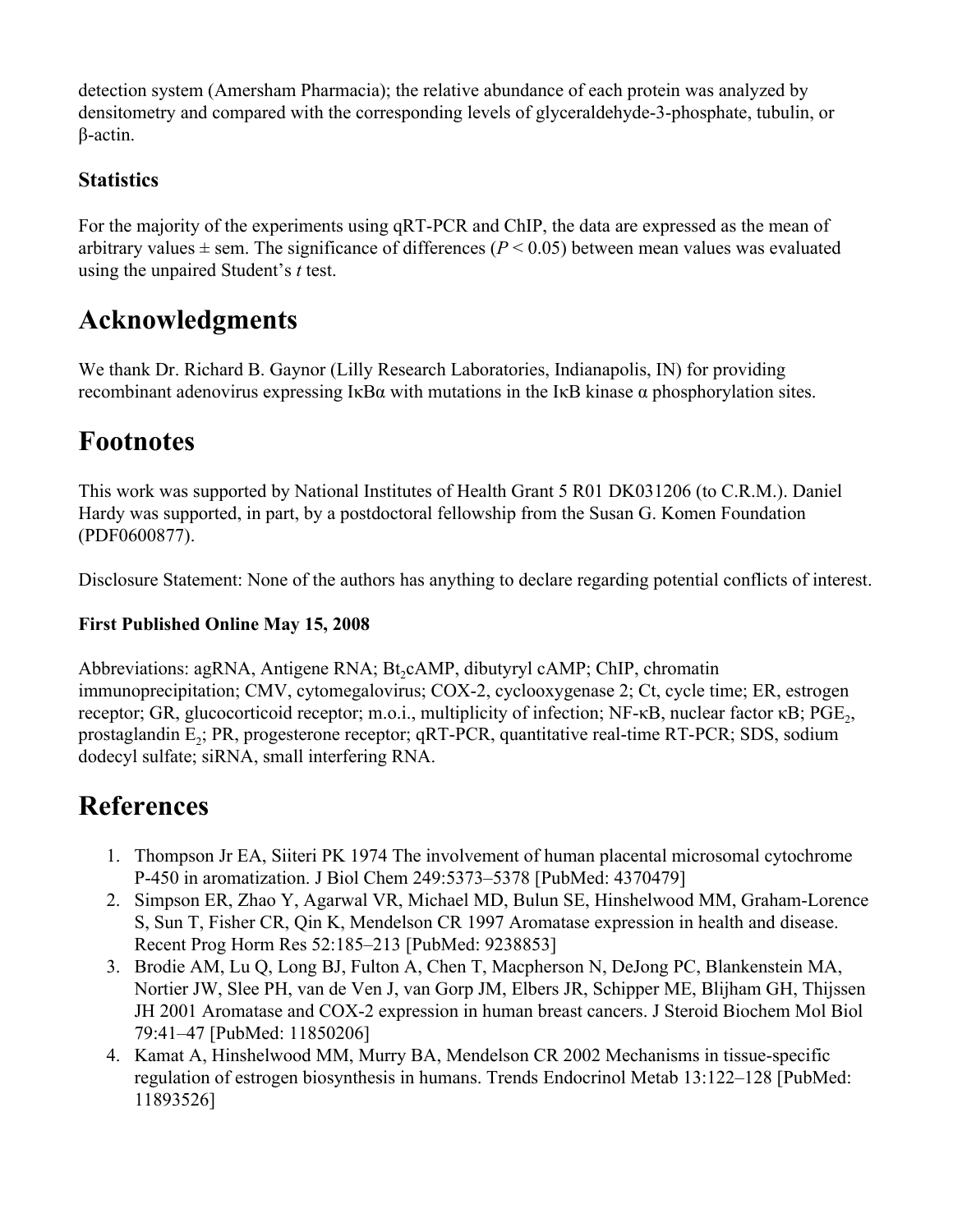- 5. Zhao Y, Agarwal VR, Mendelson CR, Simpson ER 1996 Estrogen biosynthesis proximal to a breast tumor is stimulated by  $PGE_2$  via cyclic AMP, leading to activation of promoter II of the CYP19 (aromatase) gene. Endocrinology 137:5739–5742 [PubMed: 8940410]
- 6. Zhou C, Zhou D, Esteban J, Murai J, Siiteri PK, Wilczynski S, Chen S 1996 Aromatase gene expression and its exon I usage in human breast tumors. Detection of aromatase messenger RNA by reverse transcription-polymerase chain reaction. J Steroid Biochem Mol Biol 59:163–171 [PubMed: 9010331]
- 7. Brueggemeier RW, Richards JA, Petrel TA 2003 Aromatase and cyclooxygenases: enzymes in breast cancer. J Steroid Biochem Mol Biol 86:501–507 [PubMed: 14623550]
- 8. Cao Y, Karin M 2003 NF-κB in mammary gland development and breast cancer. J Mammary Gland Biol Neoplasia 8:215–223 [PubMed: 14635796]
- 9. Ristimaki A, Sivula A, Lundin J, Lundin M, Salminen T, Haglund C, Joensuu H, Isola J 2002 Prognostic significance of elevated cyclooxygenase-2 expression in breast cancer. Cancer Res 62:632–635 [PubMed: 11830510]
- 10. Subbaramaiah K, Howe LR, Port ER, Brogi E, Fishman J, Liu CH, Hla T, Hudis C, Dannenberg AJ 2006 HER-2/neu status is a determinant of mammary aromatase activity in vivo: evidence for a cyclooxygenase-2-dependent mechanism. Cancer Res 66:5504–5511 [PubMed: 16707480]
- 11. Benoit V, Relic B, Leval Xd X, Chariot A, Merville MP, Bours V 2004 Regulation of HER-2 oncogene expression by cyclooxygenase-2 and prostaglandin E2. Oncogene 23:1631–1635 [PubMed: 14985703]
- 12. Osborne CK, Yochmowitz MG, Knight III WA, McGuire WL 1980 The value of estrogen and progesterone receptors in the treatment of breast cancer. Cancer 46:2884–2888 [PubMed: 7448733]
- 13. Ravdin PM, Green S, Dorr TM, McGuire WL, Fabian C, Pugh RP, Carter RD, Rivkin SE, Borst JR, Belt RJ 1992 Prognostic significance of progesterone receptor levels in estrogen receptor-positive patients with metastatic breast cancer treated with tamoxifen: results of a prospective Southwest Oncology Group study. J Clin Oncol 10:1284–1291 [PubMed: 1634918]
- 14. Bardou VJ, Arpino G, Elledge RM, Osborne CK, Clark GM 2003 Progesterone receptor status significantly improves outcome prediction over estrogen receptor status alone for adjuvant endocrine therapy in two large breast cancer databases. J Clin Oncol 21:1973–1979 [PubMed: 12743151]
- 15. Slamon DJ, Clark GM, Wong SG, Levin WJ, Ullrich A, McGuire WL 1987 Human breast cancer: correlation of relapse and survival with amplification of the HER-2/neu oncogene. Science 235:177–182 [PubMed: 3798106]
- 16. Tandon AK, Clark GM, Chamness GC, Ullrich A, McGuire WL 1989 HER-2/neu oncogene protein and prognosis in breast cancer. J Clin Oncol 7:1120–1128 [PubMed: 2569032]
- 17. Lebeau A, Unholzer A, Amann G, Kronawitter M, Bauerfeind I, Sendelhofert A, Iff A, Lohrs U 2003 EGFR, HER-2/neu, cyclin D1, p21 and p53 in correlation to cell proliferation and steroid hormone receptor status in ductal carcinoma in situ of the breast. Breast Cancer Res Treat 79:187–198 [PubMed: 12825853]
- 18. Arpino G, Weiss H, Lee AV, Schiff R, De Placido S, Osborne CK, Elledge RM 2005 Estrogen receptor-positive, progesterone receptor-negative breast cancer: association with growth factor receptor expression and tamoxifen resistance. J Natl Cancer Inst 97:1254–1261 [PubMed: 16145046]
- 19. Horwitz KB, Koseki Y, McGuire WL 1978 Estrogen control of progesterone receptor in human breast cancer: role of estradiol and antiestrogen. Endocrinology 103:1742–1751 [PubMed: 748014]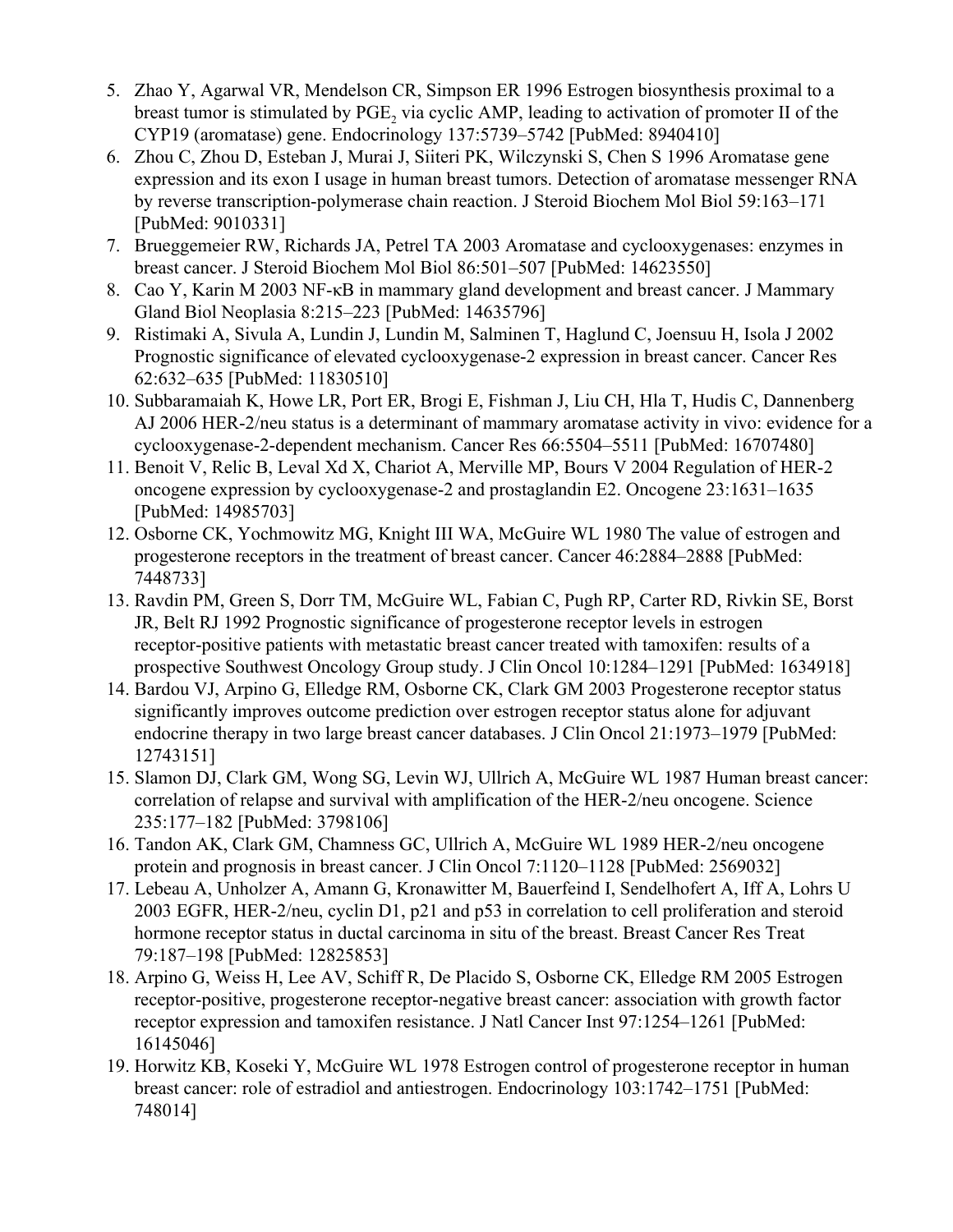- 20. Hardy DB, Janowski BA, Corey DR, Mendelson CR 2006 Progesterone receptor (PR) plays a major anti-inflammatory role in human myometrial cells by antagonism of NF-κB activation of cyclooxygenase 2 (COX-2) expression. Mol Endocrinol 20:2724–2733 [PubMed: 16772530]
- 21. Liu L, Kwak YT, Bex F, Garcia-Martinez LF, Li XH, Meek K, Lane WS, Gaynor RB 1998 DNA-dependent protein kinase phosphorylation of IκBα and IκBβ regulates NF-κB DNA binding properties. Mol Cell Biol 18:4221–4234 [PMCID: PMC109006] [PubMed: 9632806]
- 22. Diaz-Cruz ES, Shapiro CL, Brueggemeier RW 2005 Cyclooxygenase inhibitors suppress aromatase expression and activity in breast cancer cells. J Clin Endocrinol Metab 90:2563–2570 [PubMed: 15687328]
- 23. Scheinman RI, Cogswell PC, Lofquist AK, Baldwin AS 1995 Role of transcriptional activation of IκBα in mediation of immunosuppression by glucocorticoids. Science 270:283–286 [PubMed: 7569975]
- 24. Auphan N, DiDonato JA, Rosette C, Helmberg A, Karin M 1995 Immunosuppression by glucocorticoids: inhibition of NF-κB activity through induction of IκB synthesis. Science 270:286–290 [PubMed: 7569976]
- 25. Dumont A, Hehner SP, Schmitz ML, Gustafsson JA, Liden J, Okret S, van der Saag PT, Wissink S, van der Burg B., Herrlich P, Haegeman G, De Bosscher K, Fiers W 1998 Cross-talk between steroids and NF-κB: what language? Trends Biochem Sci 23:233–235 [PubMed: 9697408]
- 26. Alcorn JL, Islam KN, Young PP, Mendelson CR 2004 Glucocorticoid inhibition of SP-A gene expression in lung type II cells is mediated via the TTF-1-binding element. Am J Physiol Lung Cell Mol Physiol 286:L767–L776 [PubMed: 14633512]
- 27. Deroo BJ, Archer TK 2002 Differential activation of the IκBα and mouse mammary tumor virus promoters by progesterone and glucocorticoid receptors. J Steroid Biochem Mol Biol 81:309–317 [PubMed: 12361720]
- 28. Miller L, Hunt JS 1998 Regulation of TNF- $\alpha$  production in activated mouse macrophages by progesterone. J Immunol 160:5098–5104 [PubMed: 9590261]
- 29. Deroo BJ, Archer TK 2001 Glucocorticoid receptor activation of the IκBα promoter within chromatin. Mol Biol Cell 12:3365–3374 [PMCID: PMC60261] [PubMed: 11694573]
- 30. Janowski BA, Huffman KE, Schwartz JC, Ram R, Nordsell R, Shames DS, Minna JD, Corey DR 2006 Involvement of AGO1 and AGO2 in mammalian transcriptional silencing. Nat Struct Mol Biol 13:787–792 [PubMed: 16936728]
- 31. Janowski BA, Younger ST, Hardy DB, Ram R, Huffman KE, Corey DR 2007 Activating gene expression in mammalian cells with promoter-targeted duplex RNAs. Nat Chem Biol 3:166–173 [PubMed: 17259978]
- 32. Lu Q, Nakmura J, Savinov A, Yue W, Weisz J, Dabbs DJ, Wolz G, Brodie A 1996 Expression of aromatase protein and messenger ribonucleic acid in tumor epithelial cells and evidence of functional significance of locally produced estrogen in human breast cancers. Endocrinology 137:3061–3068 [PubMed: 8770932]
- 33. O'Neill JS, Elton RA, Miller WR 1988 Aromatase activity in adipose tissue from breast quadrants: a link with tumour site. Br Med J (Clin Res Ed) 296:741–743 [PMCID: PMC2545365] [PubMed: 3126957]
- 34. Fan WQ, Yanase T, Morinaga H, Mu YM, Nomura M, Okabe T, Goto K, Harada N, Nawata H 2005 Activation of peroxisome proliferator-activated receptor-γ and retinoid X receptor inhibits aromatase transcription via nuclear factor-κB. Endocrinology 146:85–92 [PubMed: 15459115]
- 35. Subbaramaiah K, Norton L, Gerald W, Dannenberg AJ 2002 Cyclooxygenase-2 is overexpressed in HER-2/neu-positive breast cancer. Evidence for involvement of AP-1 and PEA3. J Biol Chem 277:18649–18657 [PubMed: 11901151]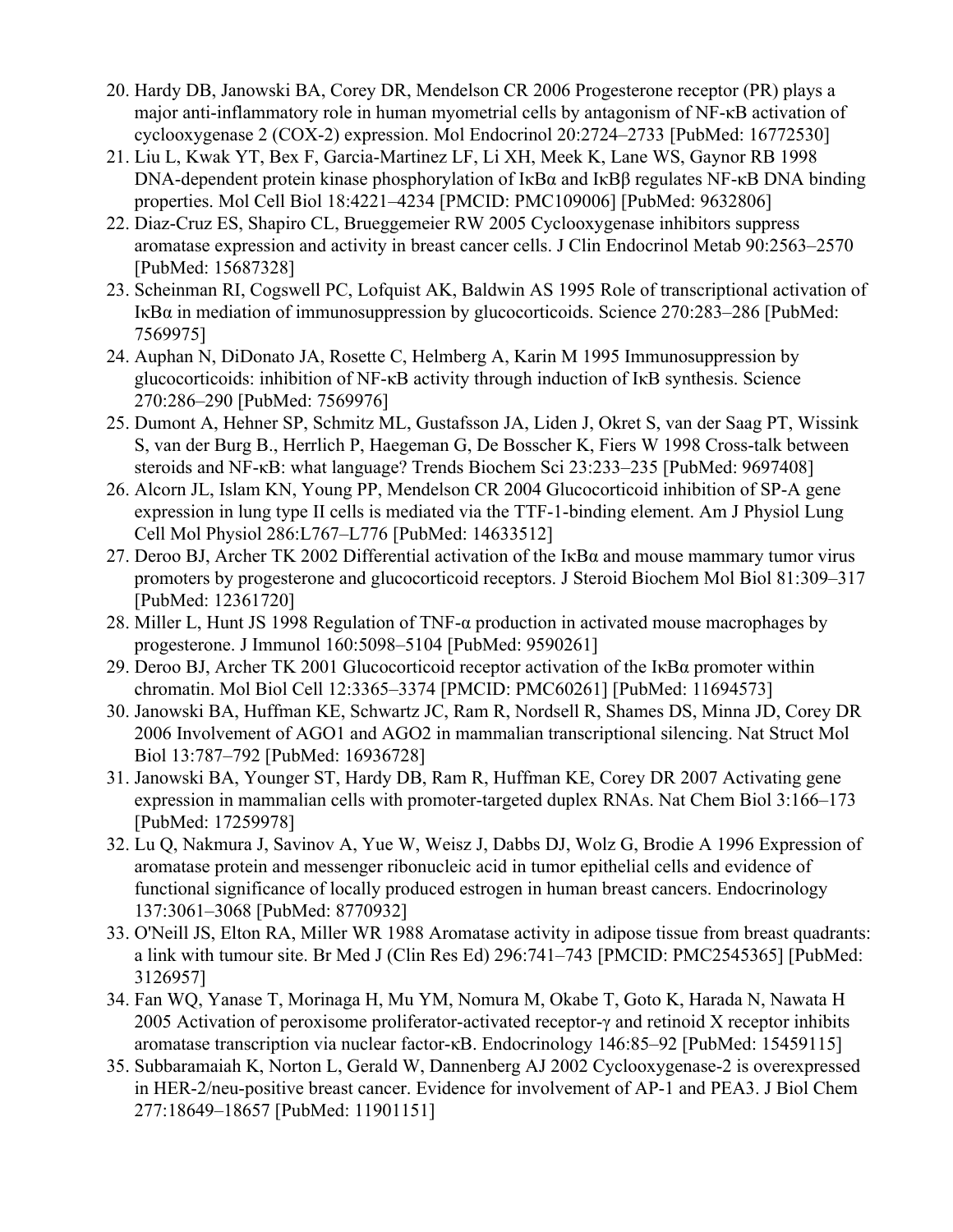- 36. Lange CA, Gioeli D, Hammes SR, Marker PC 2006 Integration of rapid signaling events with steroid hormone receptor action in breast and prostate cancer. Annu Rev Physiol 69:17.1–17.29 [PubMed: 17037979]
- 37. Chlebowski RT, Hendrix SL, Langer RD, Stefanick ML, Gass M, Lane D, Rodabough RJ, Gilligan MA, Cyr MG, Thomson CA, Khandekar J, Petrovitch H, McTiernan A 2003 Influence of estrogen plus progestin on breast cancer and mammography in healthy postmenopausal women: the Women's Health Initiative Randomized Trial. JAMA 289:3243–3253 [PubMed: 12824205]
- 38. Klaiber EL, Vogel W, Rako S 2005 A critique of the Women's Health Initiative hormone therapy study. Fertil Steril 84:1589–1601 [PubMed: 16359951]
- 39. Hultborn R, Johansson-Terje I, Bergh J, Glas U, Hallsten L, Hatschek T, Holmberg E, Idestrom K, Norberg B, Ranstam J, Soderberg M, Wallgren UB 1996 Second-line endocrine treatment of advanced breast cancer— a randomized cross-over study of medroxy-progesterone acetate and aminoglutethimide. Acta Oncol 35(Suppl 5):75 [PubMed: 9142972]
- 40. Parazzini F, Colli E, Scatigna M, Tozzi L 1993 Treatment with tamoxifen and progestins for metastatic breast cancer in postmenopausal women: a quantitative review of published randomized clinical trials. Oncology 50:483–489 [PubMed: 8233291]
- 41. Byrne MJ, Gebski V, Forbes J, Tattersall MH, Simes RJ, Coates AS, Dewar J, Lunn M, Flower C, Gill PG, Stewart J 1997 Medroxyprogesterone acetate addition or substitution for tamoxifen in advanced tamoxifen-resistant breast cancer: a phase III randomized trial. Australian-New Zealand Breast Cancer Trials Group. J Clin Oncol 15:3141–3148 [PubMed: 9294477]
- 42. Buzdar A, Jonat W, Howell A, Jones SE, Blomqvist C, Vogel CL, Eiermann W, Wolter JM, Azab M, Webster A, Plourde PV 1996 Anastrozole, a potent and selective aromatase inhibitor, versus megestrol acetate in postmenopausal women with advanced breast cancer: results of overview analysis of two phase III trials. Arimidex Study Group. J Clin Oncol 14:2000–2011 [PubMed: 8683230]
- 43. Pannuti F, Martoni A, Cilenti G, Camaggi CM, Fruet F 1988 Adjuvant therapy for operable breast cancer with medroxyprogesterone acetate alone in postmenopausal patients or in combination with CMF in premenopausal patients. Eur J Cancer Clin Oncol 24:423–429 [PubMed: 2968262]
- 44. Coyle YM, Xie XJ, Hardy DB, Ashfaq R, Mendelson CR 2007 Progesterone receptor and not estrogen receptor expression is a marker for early stage breast cancer: Implications for progesterone receptor reducing breast cancer metastatic potential. Cancer Lett 258:253–261 [PubMed: 17950525]
- 45. Zhong H, SuYang H, Erdjument-Bromage H, Tempst P, Ghosh S 1997 The transcriptional activity of NF-κB is regulated by the IκB-associated PKAc subunit through a cyclic AMP-independent mechanism. Cell 89:413–424 [PubMed: 9150141]
- 46. Kalkhoven E, Wissink S, van der Saag PT, van der Burg B 1996 Negative interaction between the RelA(p65) subunit of NF-κB and the progesterone receptor. J Biol Chem 271:6217–6224 [PubMed: 8626413]
- 47. Janowski BA, Kaihatsu K, Huffman KE, Schwartz JC, Ram R, Hardy D, Mendelson CR, Corey DR 2005 Inhibiting transcription of chromosomal DNA with antigene peptide nucleic acids. Nat Chem Biol 1:210–215 [PubMed: 16408037]
- 48. Hunter KW 2004 Ezrin, a key component in tumor metastasis. Trends Mol Med 10:201–204 [PubMed: 15121044]
- 49. Ackerman GE, Smith ME, Mendelson CR, MacDonald PC, Simpson ER 1981 Aromatization of androstenedione by human adipose tissue stromal cells in monolayer culture. J Clin Endocrinol Metab 53:412–417 [PubMed: 7251819]
- 50. Lowry OH, Rosebrough NJ, Farr AL, Randall RJ 1951 Protein measurement with the Folin phenol reagent. J Biol Chem 193:265–275 [PubMed: 14907713]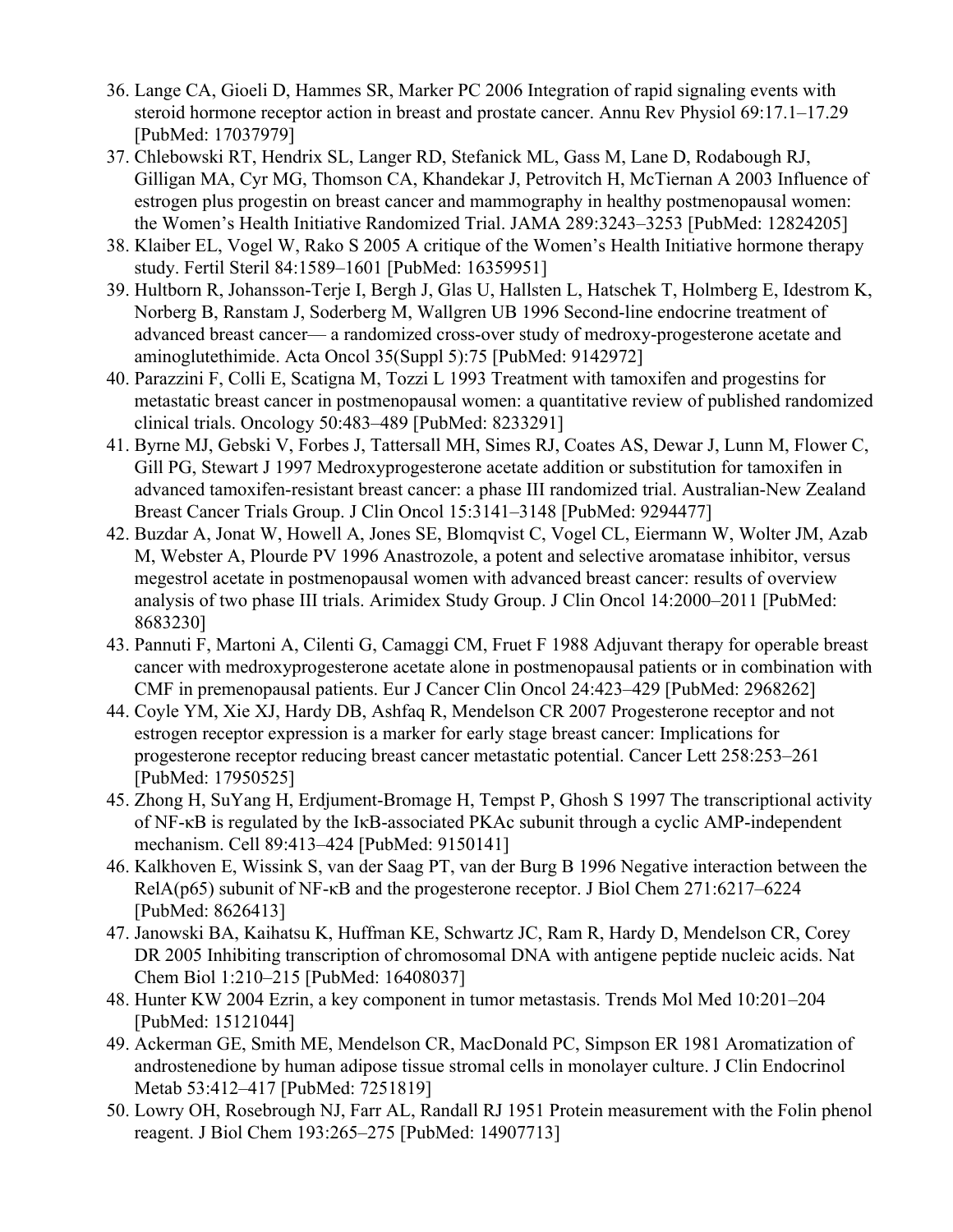- 51. Chomczynski P, Sacchi N 1987 Single-step method of RNA isolation by acid guanidinium thiocyanate-phenol-chloroform extraction. Anal Biochem 162:156–159 [PubMed: 2440339]
- 52. Condon JC, Hardy DB, Kovaric K, Mendelson CR 2006 Upregulation of the progesterone receptor (PR)-C isoform in laboring myometrium by activation of NF-κB may contribute to the onset of labor through inhibition of PR function. Mol Endocrinol 20:764–775 [PubMed: 16339279]
- 53. Alcorn JL, Gao E, Chen Q, Smith ME, Gerard RD, Mendelson CR 1993 Genomic elements involved in transcriptional regulation of the rabbit *surfactant protein-A* gene. Mol Endocrinol 7:1072–1085 [PubMed: 8232306]

# **Figures and Tables**





IL-1β Induction of *Aromatase/CYP19*Promoter IIa in T47D Cells Is Likely Mediated by Products of the Cyclooxygenase Pathway %T47D cells were cultured  $\pm$  IL-1 $\beta$  (10 ng/ml), Bt, cAMP (1 mm) or PGE,  $(10^{-8} \text{ m}) \pm \text{indomethacin}$  (10 mm) for 24 h. A, RNA was extracted and reverse transcribed, and levels of CYP19 mRNA transcripts containing *exon IIa* were assessed by qRT-PCR. Relative levels of CYP19 IIa mRNA transcripts were calculated by normalizing against ribosomal (r)RNA. Data are the mean  $\pm$  sem of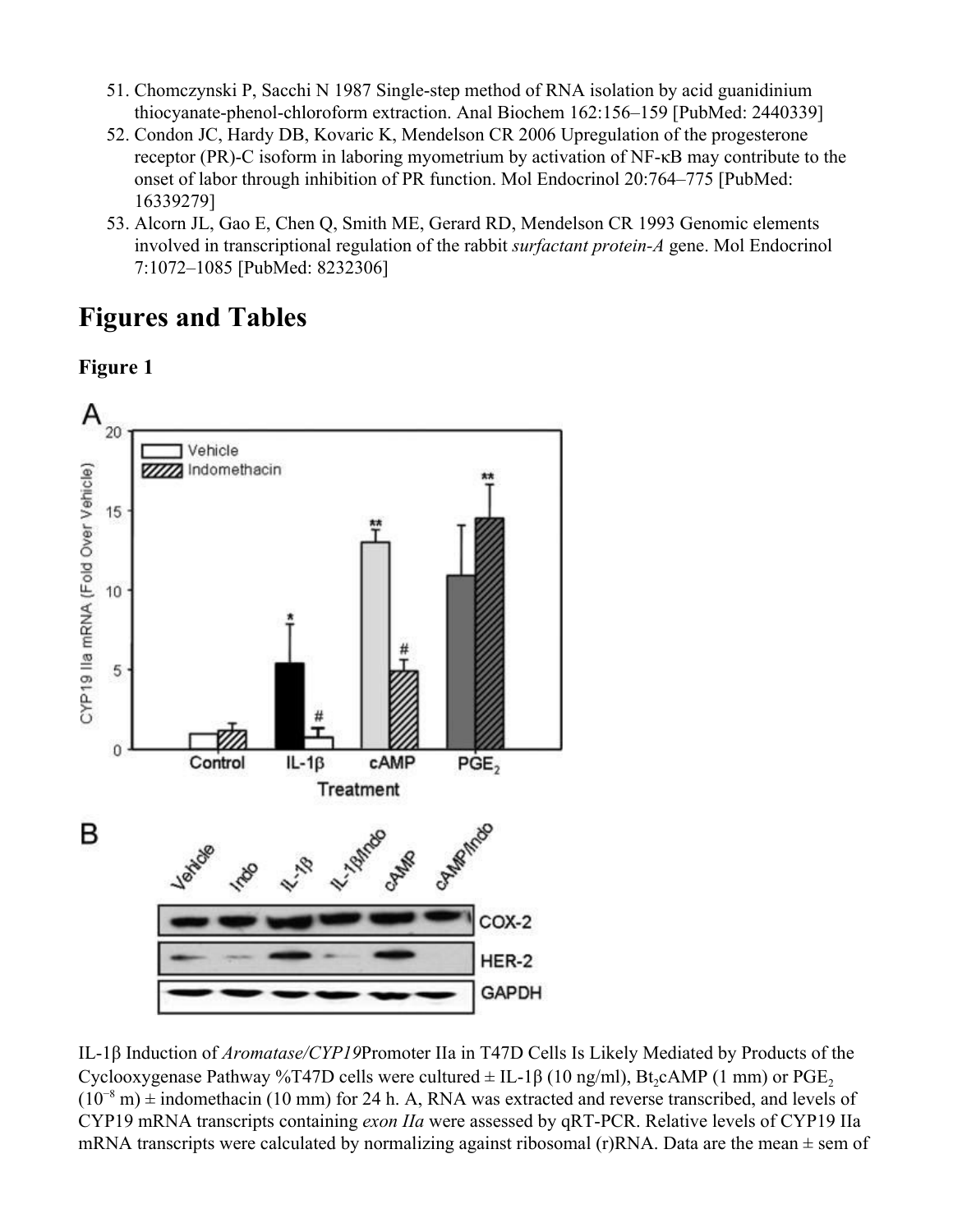values from three independent experiments and are expressed as fold stimulation over vehicle. \*, Significant difference ( $P < 0.05$ ) between treatment and vehicle; \*\*, significant difference ( $P < 0.01$ ) between treatment and vehicle; # , significant difference (*P* < 0.05) between IL-1β and Indo + IL-1β. B, Cell lysate proteins were analyzed for levels of HER-2/neu, COX-2, and glyceraldehyde-3-phosphate dehydrogenase (GAPDH). Indo, Indomethacin.

# **Figure 2**



Progesterone Suppresses IL-1β and cAMP Induction of COX-2 mRNA, CYP19 mRNA Containing *Exons IIa* and *1.3*, and HER-2/neu mRNA in T47D Cells and IL-1β and cAMP Stimulation of Aromatase Activity in MCF-7 Cells %T47D breast cancer cells were cultured for 6 or 24 h either with vehicle, IL-1β (10 ng/ml) or Bt<sub>2</sub>cAMP (1 mm) in the absence or presence of progesterone ( $P_4$ , 10<sup>-7</sup> m). RNA was extracted, reverse transcribed to cDNA, and assessed by qRT-PCR for the levels of human COX-2 mRNA (panel A, 6-h treatment), exon-specific human CYP19 mRNA (panel B, 24-h treatment). Data shown only for *exon I.3* and *IIa*-containing mRNA transcripts; *exons 1.1*- and *1.4*-containing CYP19 mRNA transcripts were undetectable in all treatment groups), and HER-2/neu (panel C, 24-h treatment) mRNA transcripts. The relative levels of each transcript were assessed by normalizing against rRNA. The mRNA data are expressed as the mean  $\pm$  sem of values from three independent experiments and are expressed as arbitrary units. \*, Significant difference ( $P < 0.05$ ) between IL-1 $\beta$  and IL-1 $\beta$  +  $P_4$ ; #, significant difference  $(P < 0.05)$  between cAMP and cAMP +  $P_4$ . Aromatase activity (panel D) (fmol of andostenedione metabolized to estrogen/mg protein/h) was analyzed in MCF-7 cells after 24 h of treatment by assaying the incorporation of tritium from [1 $\beta$ -3H]androstenedione into water. Shown are the means  $\pm$  sd of data from triplicate dishes of cells expressed relative to the vehicle-treated control from a representative experiment. The experiment was repeated several times with similar results.

# **Figure 3**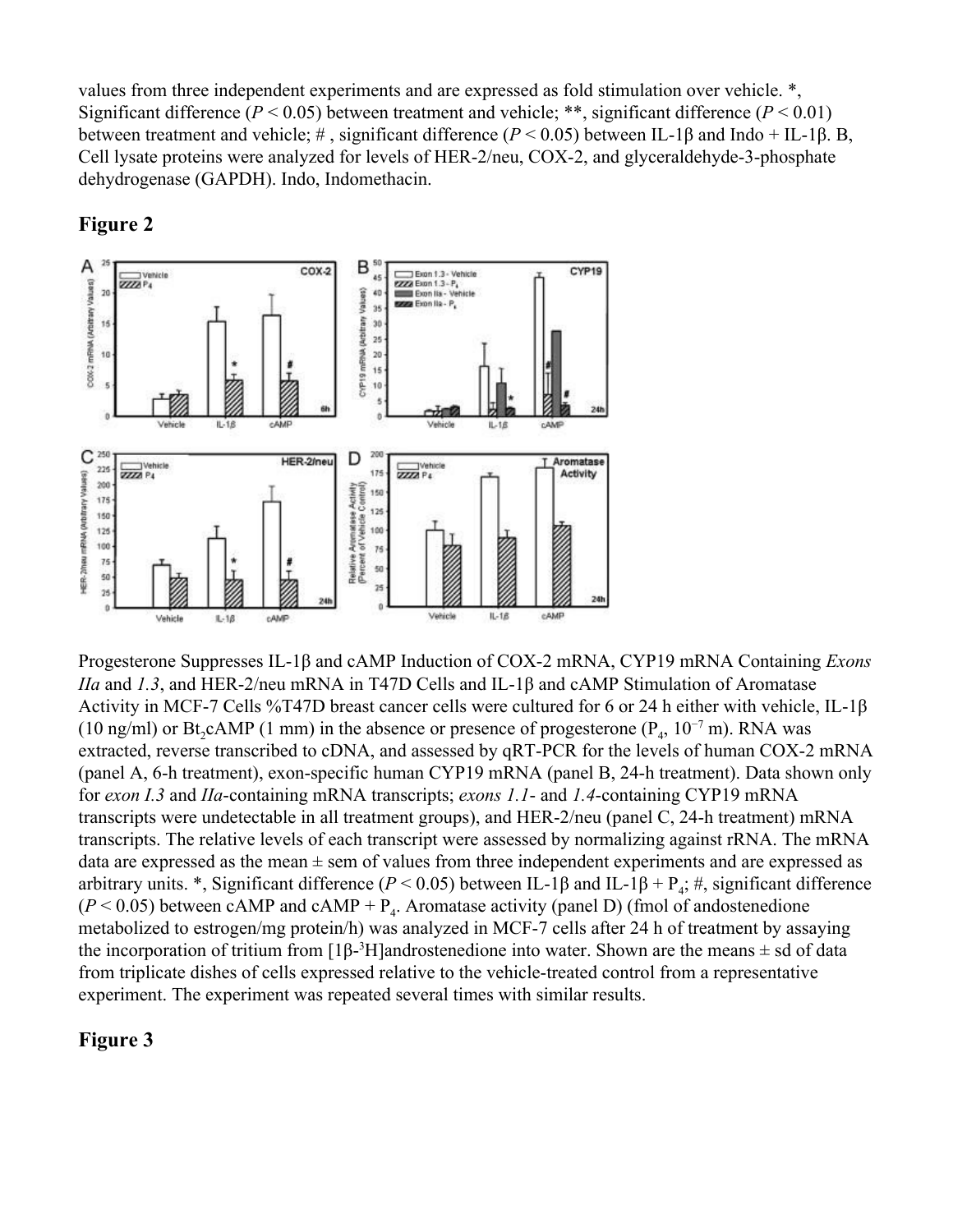

Progesterone Impairs IL-1β Induction of COX-2 mRNA and NF-κB p65 Binding to the *hCOX-2* Promoter in T47D Breast Cancer Cells %T47D cells were treated with vehicle, IL-1β (10 ng/ml), progesterone (100 nm), or IL-1β + progesterone, for 2–24 h. A, RNA was extracted and reverse transcribed, and levels of human COX-2 mRNA were assessed by qRT-PCR. Relative levels of COX-2 mRNA were calculated by normalizing against rRNA. Data are the mean  $\pm$  sem of values from three independent experiments.  $*,$ Significant difference ( $P < 0.05$ ) between IL-1 $\beta$  and IL-1 $\beta + P_4$ . B, ChIP was carried out using antibodies for p65. *In vivo* p65 binding was quantified using qPCR with primers that amplify a region of the *hCOX-2* promoter containing the proximal NF- $κB$  binding site. Data are the mean  $±$  sem of values from three sets of culture dishes. Shown is a representative of three independent experiments with comparable results.

#### **Figure 4**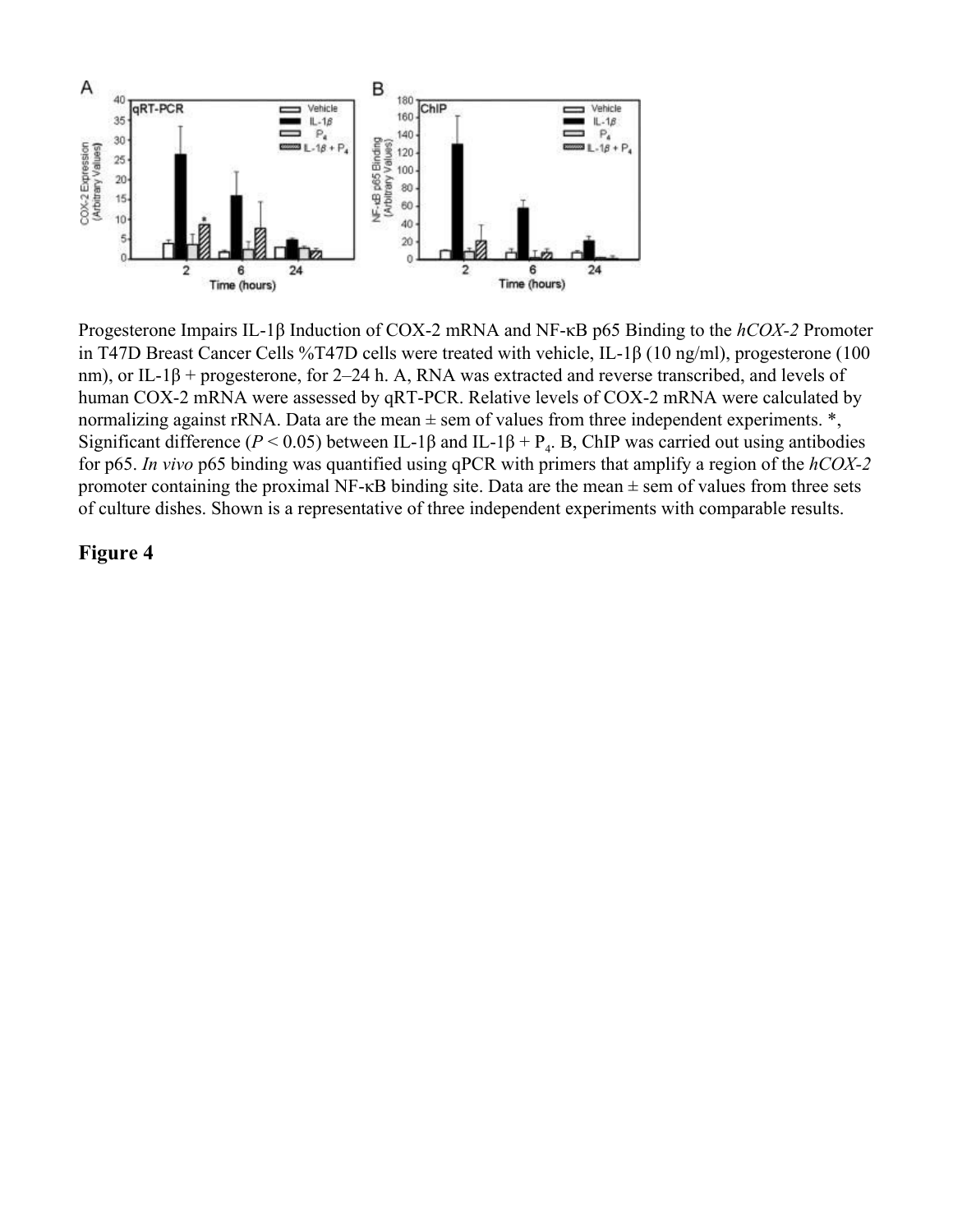| Comparison           | n  | Pearson's<br>Coefficient | <b>Significance</b> |
|----------------------|----|--------------------------|---------------------|
| $PR vs.$ kB $\alpha$ | 28 | 0.627                    | p<0.001             |
| $GR vs.$ kB $\alpha$ | 28 | 0.683                    | p<0.001             |
| PR vs. GR            | 28 | 0.341                    | ns                  |



Expression of PR and IκBα Are Positively Correlated in 28 Breast Cancer Cell Lines %IκBα mRNA is up-regulated by progesterone in T47D cells. A, RNA from 28 breast cancer cell lines was extracted and reverse transcribed, and levels of PR, GR, and IκBα were assessed by qRT-PCR. The relative levels of all three mRNA transcripts were calculated by normalizing against rRNA, and statistical analyses were employed to determine the Pearson's Coefficient of Correlation. B, T47D cells were treated either with vehicle or progesterone (10−7 m) for 2–36 h; the RNA was extracted and reverse transcribed, and levels of IκBα mRNA were assessed by qRT-PCR. Relative levels of IκBα mRNA were calculated by normalizing against rRNA. Data are the mean  $\pm$  sem of values from four independent experiments and are expressed as fold progesterone stimulation over vehicle control. C, Cell lysates were analyzed for levels of IκBα protein over the same time course. V, Vehicle; R, R5020.

#### **Figure 5**

Δ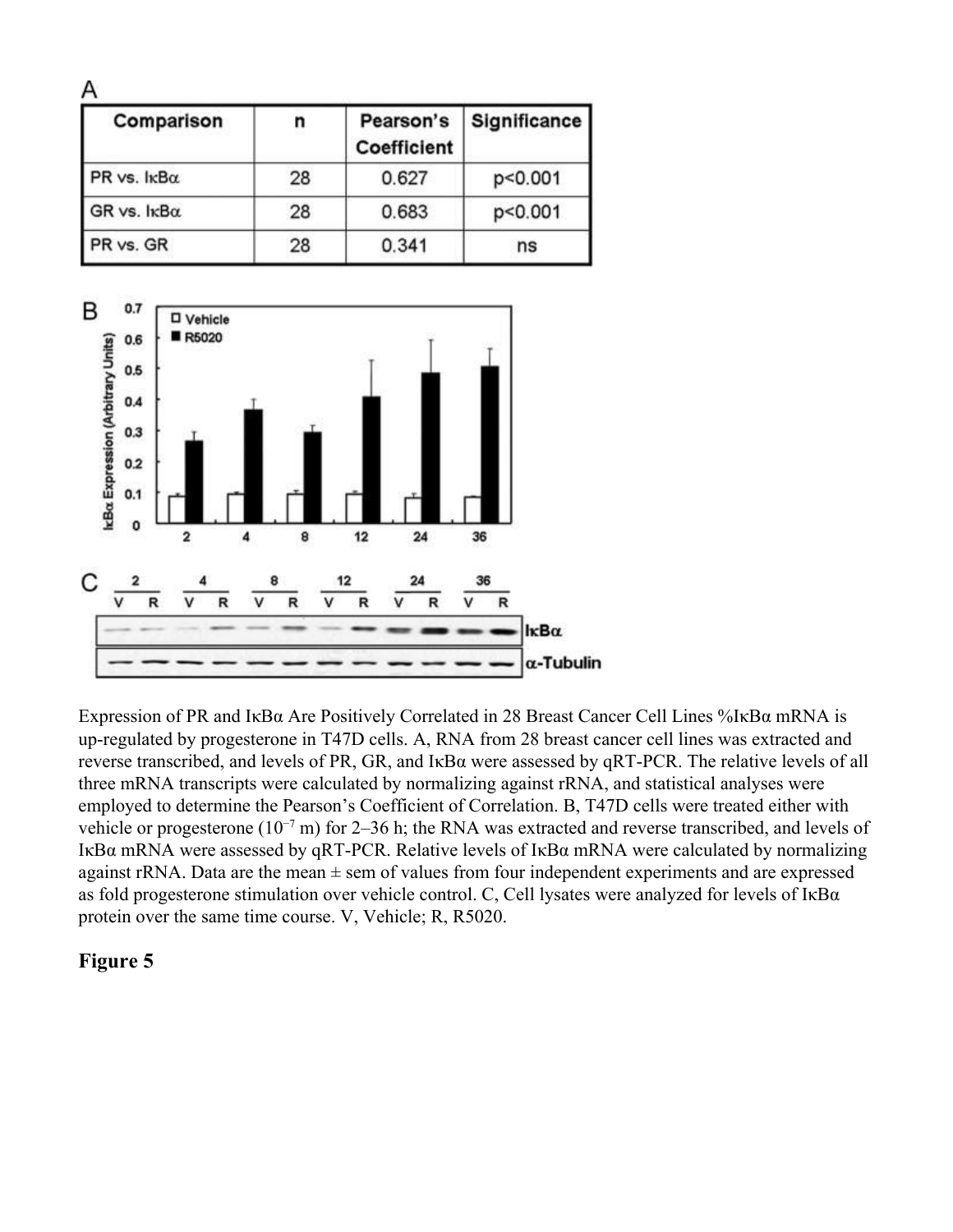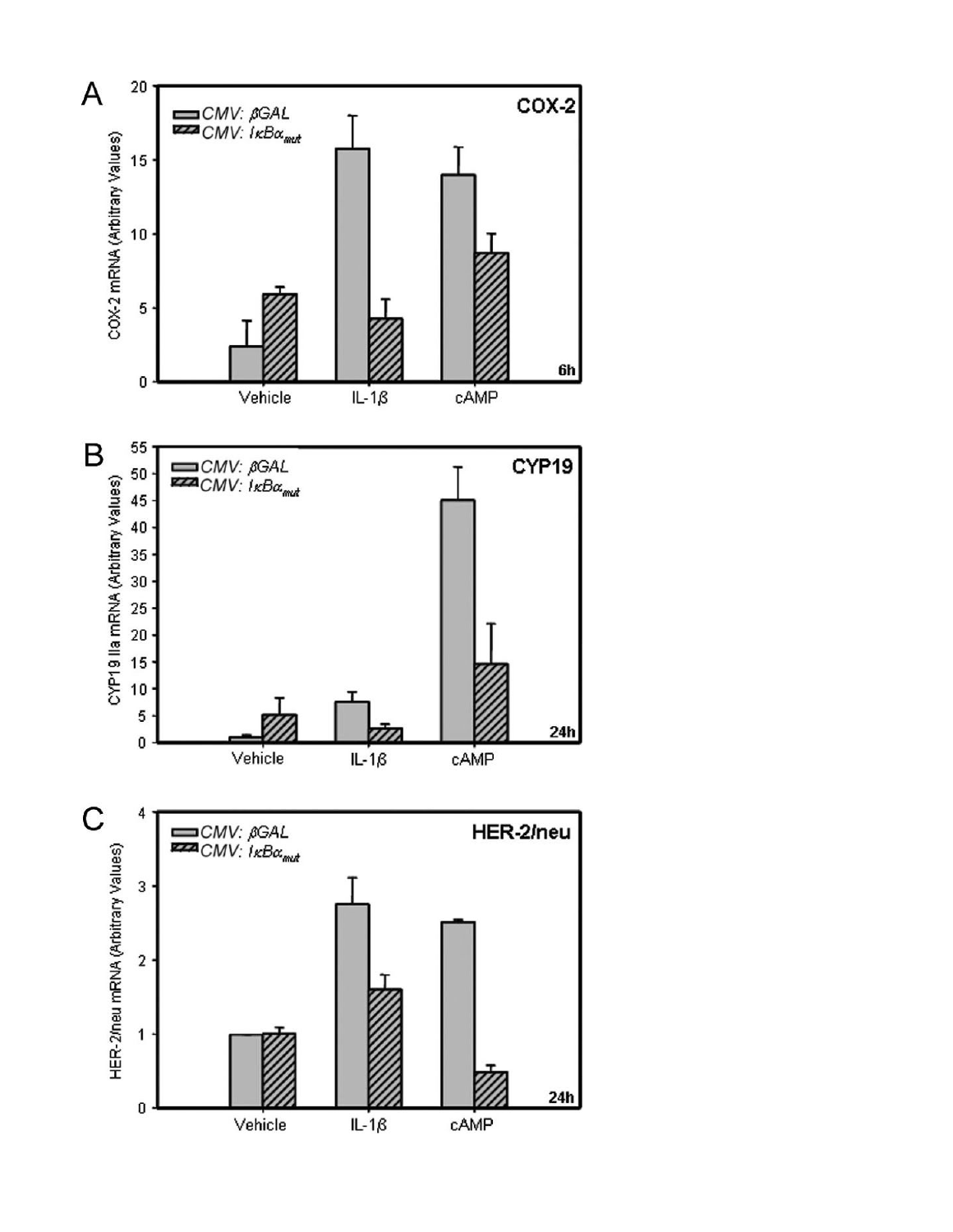Effects of Overexpression of a Phosphorylation-Defective IκBα Mutant on IL-1β and cAMP-Induced Expression of COX-2, Aromatase, and HER-2/neu in T47D Cells %Cultured T47D breast cancer cells were infected with recombinant adenoviruses containing an expression vector for a phosphorylation-defective mutant form of IκBα (*CMV:I*κ*B*α*mut* ) (m.o.i. = 5), or with a control adenovirus expressing *CMV:βgal* (m.o.i. = 5) for 3 h. The cells were washed and placed in serum-free culture medium containing either no addition (Control), or in medium containing cAMP (1 mm) or IL-1β (10 ng/ml). After 6–24 h of incubation, the RNA was extracted and reverse transcribed, and levels of COX-2 (A), CYP19 (B), and HER-2/neu (C) mRNA were assessed by qRT-PCR. The relative levels of each mRNA transcript were calculated by normalizing against rRNA. Data are the mean  $\pm$  sem of values from three sets of culture wells. Shown is a representative of three independent experiments with comparable results.

#### **Figure 6**



Knockdown of PR-A and PR-B Enhances Expression of COX-2, HER-2/neu, and Exon-Specific CYP19 mRNA Transcripts in T47D Cells %T47D cells were transfected with siRNA targeted against PR-B alone or PR-B + PR-A; the cells were harvested 5 d after transfection for immunoblotting or qRT-PCR. Cell lysate proteins were analyzed for levels of PR, or β-actin by immunoblotting (A). mRNA was isolated from the cells and reverse transcribed to cDNA, and qRT-PCR was used to analyze levels of hCYP19 mRNA transcripts containing *exons 1.3* and *IIa* at their 5′-ends (B) and HER-2/neu mRNA (C). Data are the means  $\pm$  sem of values from four independent experiments and are expressed as arbitrary units.  $\ast$ , Significant difference (*P* < 0.05) between mismatch control and siRNA treatment. MisM, Mismatch.

# **Figure 7**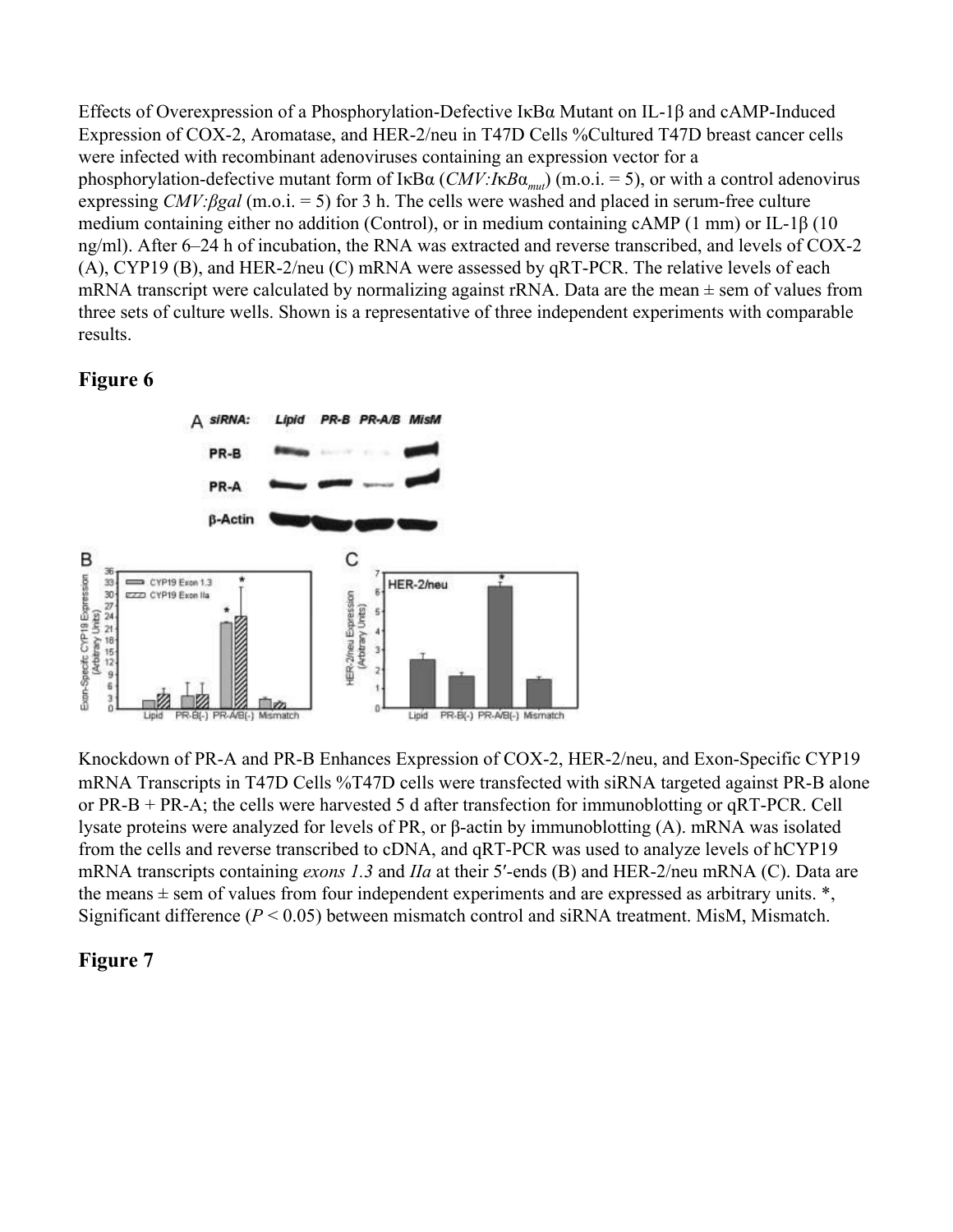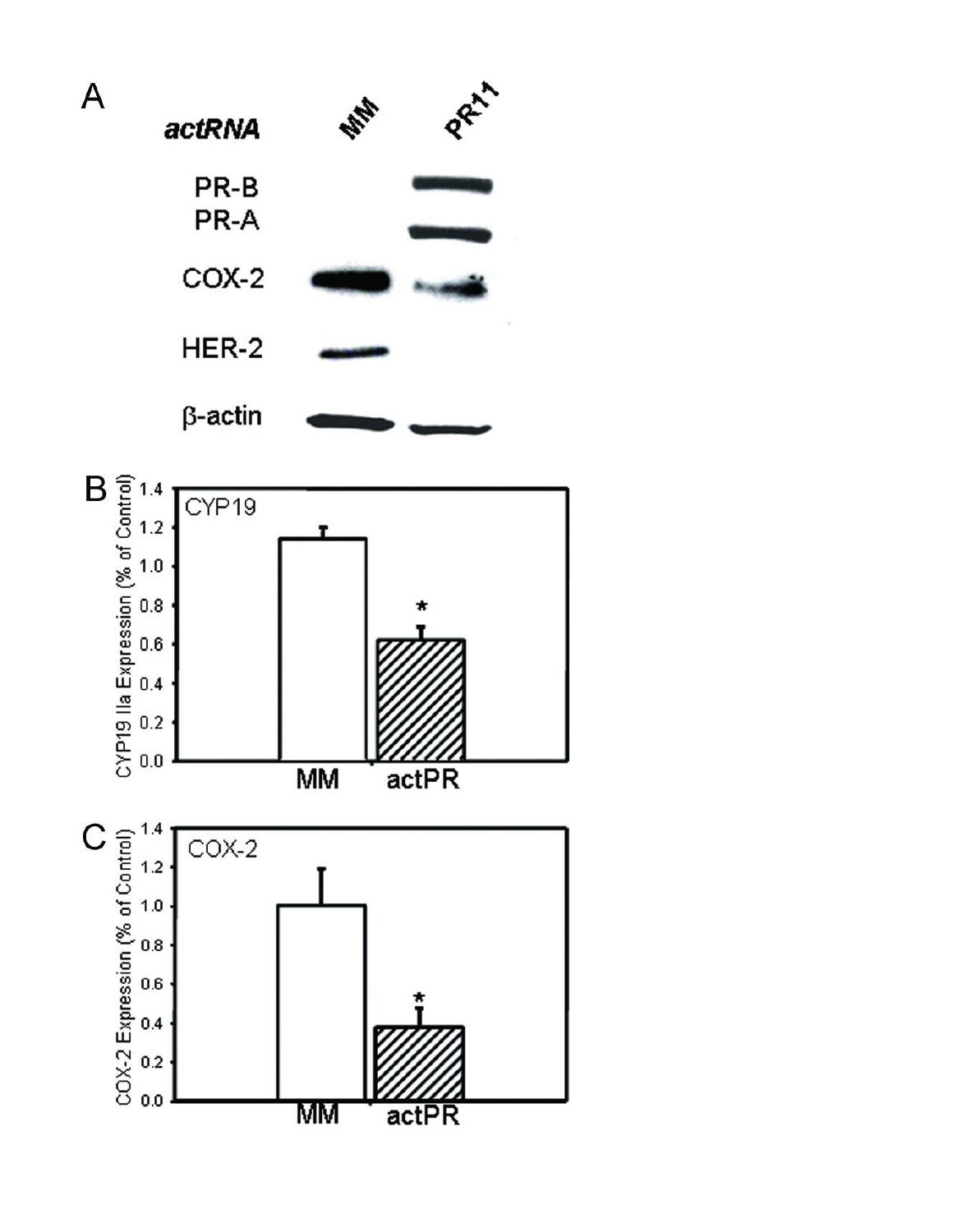Increased Expression of PR by Activating PR RNAs (actRNA) Inhibits Basal Expression of *COX-2* and *CYP19* mRNA in MCF-7 Cells %MCF-7 cells were transfected with PR actRNAs targeted against the *PR-B* promoter and cultured for 5 d. Cell lysate proteins were analyzed for levels of PR, COX-2, HER-2/neu, and β-actin by immunoblotting (A). RNA was isolated and reverse transcribed to cDNA, and the levels of CYP19 mRNA transcripts containing *exon IIa*(B) and COX-2 (C) were analyzed by qRT-PCR. The relative levels of each transcript were assessed by normalizing against rRNA. Data are the means  $\pm$  sem of values from three independent experiments and are expressed as % of values from PR11 mismatch control transfected samples. \*, Significant difference (*P* < 0.05) between both groups. MM, Mismatch.

# **Table 1**

#### qPCR Primers

| Gene                                   | Primer $(5'$ -3')                                  | Reference No. |
|----------------------------------------|----------------------------------------------------|---------------|
| H36B4                                  | Fwd, TGC ATC AGT ACC CCA TTC TAT CA                | XR 017813     |
|                                        | Rev, AAG GTG TAA TCC GTC TCC ACA GA                | XR 017813     |
|                                        | CYP19 I.3 Fwd, CAC TCT ACC CAC TCA AGG GCA         | M74714        |
|                                        | Rev, TTG GCT TGA ATT GCA GCA TTT                   | M74714        |
|                                        | CYP19 IIa Fwd, CAG GAG CTA TAG ATG AAC CTT TTA GGG | S85356        |
|                                        | Rev, CTT GTG TTC CTT GAC CTC AGA GG                | S85356        |
| $COX-2$                                | Fwd, TTC CAG ATC CAG AGC TCA TTA AA                | AY462100      |
|                                        | Rev, CCG GAG CGG GAA GAA CT                        | AY462100      |
| $I\kappa B\alpha$                      | Fwd, TTG GGT GCT GAT GTC AAT GC                    | AY496422      |
|                                        | Rev, AGG TCC ACT GCG AGG TGA AG                    | AY496422      |
| <b>PR</b>                              | Fwd, TCA GTG GGC AGA TGC TGT ATT T                 | NM000926      |
|                                        | Rev, GCC ACA TGG TAA GGC ATA ATG A                 | NM000926      |
| <b>GR</b>                              | Fwd, TCC CTG GTC GAA CAG TTT TTT                   | NM000176      |
|                                        | Rev, AGC TGG ATG GAG GAG AGC TT                    | NM000176      |
| HER-2/neu Fwd, AGC CGC GAG CAC CCA AGT |                                                    | NM004448      |
|                                        | Rev, TTG GTG GGC AGG TAG GTG AGT T                 | NM004448      |
|                                        | Fwd, forward; Rev, reverse.                        |               |

# **Table 2**

#### Duplex siRNAs

| S1                                                                                          | 5'-AUG ACU GAG CUG AAG GCA ATT-3' hPR-B only            |  |
|---------------------------------------------------------------------------------------------|---------------------------------------------------------|--|
| S <sub>2</sub>                                                                              | 5'-GGG GAG UCC AGU CGU CAU GTT-3' hPR-B only            |  |
|                                                                                             | S2 mismatch 5'-GCG GAG UGC AGU GGU CAAGTT-3' hPR-B only |  |
| S <sub>3</sub>                                                                              | 5'-GGU GUU GUC CCC GCU CAU GTT-3' hPR-A/B               |  |
| Only one strand (5' to 3') of each siRNA is shown. Mismatched bases are <i>underlined</i> . |                                                         |  |